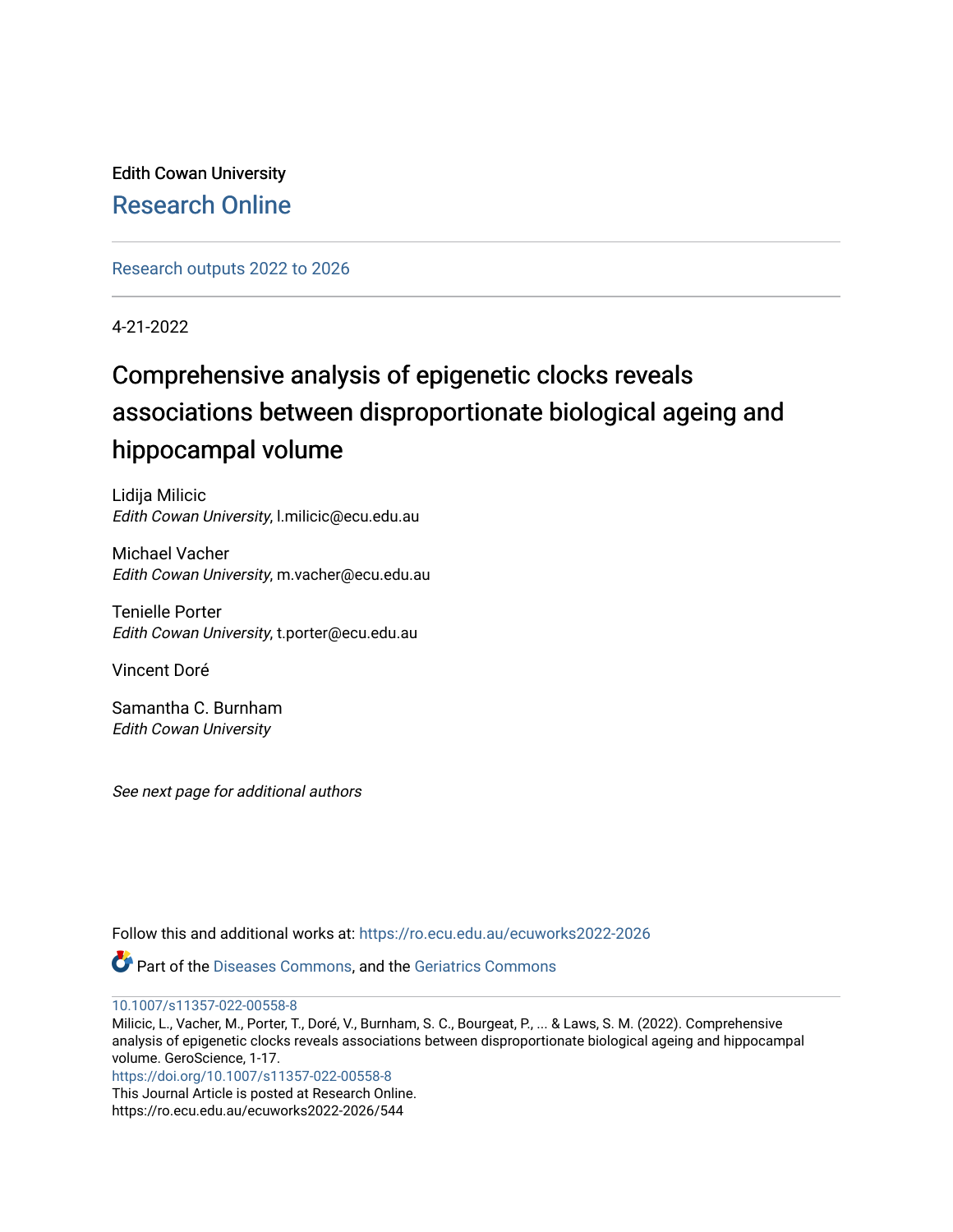# Authors

Lidija Milicic, Michael Vacher, Tenielle Porter, Vincent Doré, Samantha C. Burnham, Pierrick Bourgeat, Rosita Shishegar, James Doecke, Nicola J. Armstrong, Rick Tankard, Paul Maruff, Colin L. Masters, Christopher C. Rowe, Victor L. Villemagne, Simon M. Laws, Alzheimer's Disease Neuroimaging Initiative, and Australian Imaging Biomarkers and Lifestyle (AIBL) Study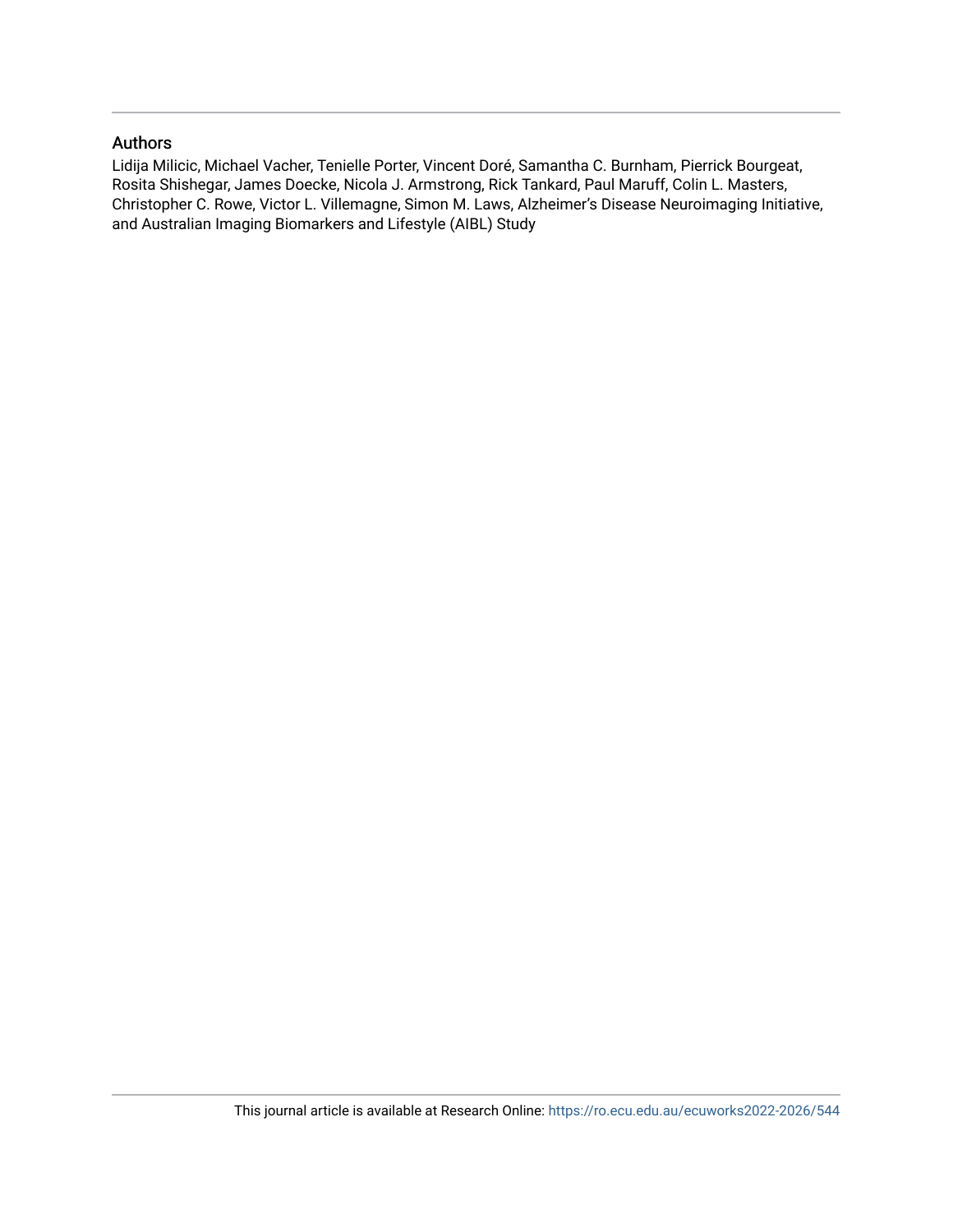# ORIGINAL ARTICLE



# **Comprehensive analysis of epigenetic clocks reveals associations between disproportionate biological ageing and hippocampal volume**

**Lidija Milicic · Michael Vacher · Tenielle Porter · Vincent Doré · Samantha C. Burnham · Pierrick Bourgeat · Rosita Shishegar · James Doecke · Nicola J. Armstrong · Rick Tankard · Paul Maruf · Colin L. Masters · Christopher C. Rowe · Victor L. Villemagne · Simon M. Laws · Alzheimer's Disease Neuroimaging Initiative (ADNI) · Australian Imaging Biomarkers and Lifestyle (AIBL) Study**

Received: 7 February 2022 / Accepted: 30 March 2022

#### © The Author(s) 2022

**Abstract** The concept of age acceleration, the difference between biological age and chronological age, is of growing interest, particularly with respect to age-related disorders, such as Alzheimer's Disease (AD). Whilst studies have reported associations with AD risk and related phenotypes, there remains a lack of consensus on these associations. Here we aimed to comprehensively investigate the relationship between five recognised measures of age acceleration, based

Lists of investigators and their afliations appear at the end of the paper.

**Supplementary Information** The online version contains supplementary material available at [https://doi.](https://doi.org/10.1007/s11357-022-00558-8) [org/10.1007/s11357-022-00558-8.](https://doi.org/10.1007/s11357-022-00558-8)

L. Milicic · M. Vacher · T. Porter · S. Burnham · J. Doecke  $\cdot$  V. Villemagne  $\cdot$  S. Laws ( $\boxtimes$ ) Centre for Precision Health, Edith Cowan University, 270 Joondalup Drive, Joondalup, Western Australia 6027, Australia e-mail: s.laws@ecu.edu.au

L. Milicic · M. Vacher · T. Porter · S. Laws Collaborative Genomics and Translation Group, School of Medical and Health Sciences, Edith Cowan University, Joondalup, Western Australia 6027, Australia

M. Vacher CSIRO Health and Biosecurity, Australian E-Health Research Centre, Floreat, Western Australia 6014, Australia

on DNA methylation patterns (DNAm age), and cross-sectional and longitudinal cognition and ADrelated neuroimaging phenotypes (volumetric MRI and Amyloid-β PET) in the Australian Imaging, Biomarkers and Lifestyle (AIBL) and the Alzheimer's Disease Neuroimaging Initiative (ADNI). Signifcant associations were observed between age acceleration using the Hannum epigenetic clock and cross-sectional hippocampal volume in AIBL and replicated in ADNI. In AIBL, several other fndings were observed cross-sectionally, including a signifcant association

T. Porter · S. Laws

School of Pharmacy and Biomedical Sciences, Faculty of Health Sciences, Curtin Health Innovation Research Institute, Curtin University, Bentley, Western Australia 6102, Australia

V. Doré · S. Burnham · R. Shishegar Australian E-Health Research Centre, CSIRO, Parkville, Victoria 3052, Australia

V. Doré · C. Rowe · V. Villemagne Department of Molecular Imaging and Therapy and Centre for PET, Austin Health, Heidelberg, Victoria, Australia

P. Bourgeat · J. Doecke

Australian E-Health Research Centre, CSIRO, Herston, Queensland 4029, Australia

R. Shishegar School of Psychological Sciences and Turner Institute for Brain and Mental Health, Monash University, Melbourne, VIC, Australia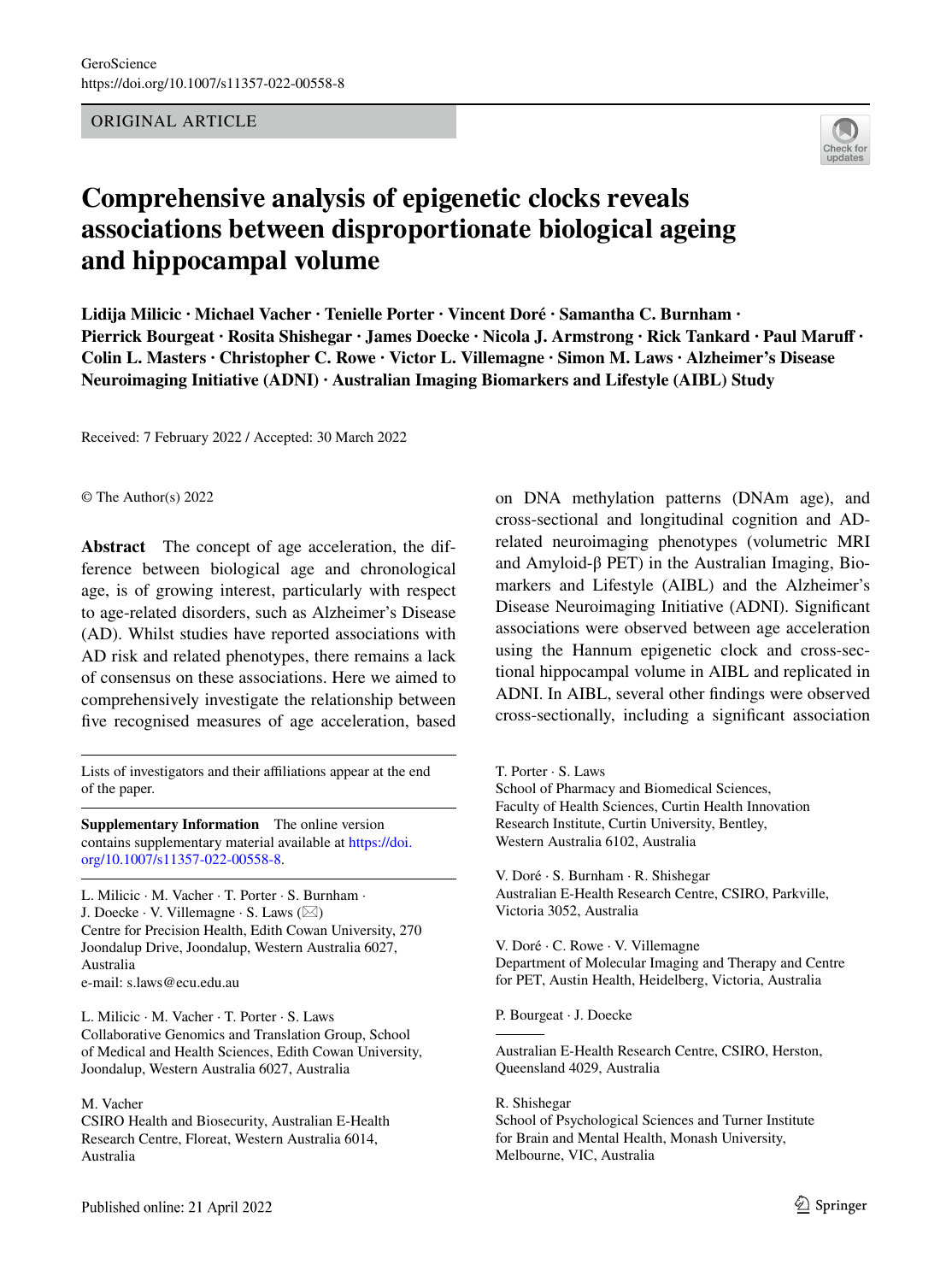between hippocampal volume and the Hannum and Phenoage epigenetic clocks. Further, significant associations were also observed between hippocampal volume and the Zhang and Phenoage epigenetic clocks within Amyloid-β positive individuals. However, these were not validated within the ADNI cohort. No associations between age acceleration and other Alzheimer's disease-related phenotypes, including measures of cognition or brain Amyloid-β burden, were observed, and there was no association with longitudinal change in any phenotype. This study presents a link between age acceleration, as determined using DNA methylation, and hippocampal volume that was statistically signifcant across two highly characterised cohorts. The results presented in this study contribute to a growing literature that supports the role of epigenetic modifcations in ageing and AD-related phenotypes.

**Keywords** DNA methylation · Epigenetics · Alzheimer's disease · Hippocampal volume · Cognition · Ageing

# **Abbreviations**

| AD          | Alzheimer's disease                    |
|-------------|----------------------------------------|
| DNAm age    | DNA methylation age.                   |
| <b>AIBL</b> | Australian Imaging Biomarkers and      |
|             | Lifestyle                              |
| <b>ADNI</b> | Alzheimer's Disease Neuroimaging       |
|             | Initiative                             |
| $A\beta$    | Amyloid- $\beta$                       |
| a-DMRs      | Ageing-associated differentially meth- |
|             | ylated regions                         |
|             |                                        |

N. Armstrong

Department of Mathematics and Statistics, Curtin University, Bentley, Western Australia, Australia

#### R. Tankard

School of Mathematics and Statistics, Murdoch University, Perth, Western Australia, Australia

P. Maruff · C. Masters · C. Rowe Florey Institute of Neuroscience and Mental Health, The University of Melbourne, Parkville, VIC 3052, Australia

P. Maruf Cogstate Ltd, Melbourne, VIC, Australia

V. Villemagne Department of Psychiatry, University of Pittsburgh, Pittsburgh, PA, USA

| CpG           | Cytosine-phosphate-guanine            |
|---------------|---------------------------------------|
| <b>BLUP</b>   | Best linear unbiased prediction       |
| EN            | Elastic net                           |
| <b>MRI</b>    | Magnetic resonance imaging            |
| <b>PET</b>    | Positron emission topography          |
| <b>HIV</b>    | Human immunodeficiency virus          |
| <b>BMI</b>    | Body mass index                       |
| <b>SUV</b>    | Standardised uptake value             |
| <b>SUVR</b>   | Standardised uptake value ratio       |
| CL.           | Centiloids                            |
| <b>MPRAGE</b> | Magnetisation-prepared rapid gradient |
|               | echo                                  |
| <b>ICV</b>    | Intra-cranial volume                  |
| <b>MMSE</b>   | Mini-mental state exam                |
| <b>CDR</b>    | Clinical dementia rating              |
| <b>APOE</b>   | Apolipoprotein E                      |
| <b>PACC</b>   | Pre-Alzheimer's cognitive composite   |
| Pi B          | $^{11}$ C-Pittsburgh compound B       |
| DiffAge       | Difference in age                     |
| DBAge         | Disproportionate biological ageing    |
| <b>MCI</b>    | Mild cognitive impairment             |
| <b>CU</b>     | Cognitively unimpaired                |
| <b>AIC</b>    | Akaike information criterion          |
| <b>FDR</b>    | False discovery rate                  |
| СI            | Confidence interval                   |
| <b>SE</b>     | Standard error                        |
| <b>ANOVA</b>  | Analysis of variance                  |

# **Introduction**

Biological ageing, which affects most living organisms, can be characterised by a gradual loss of physical integrity, leading to impaired function and increased susceptibility to age-related disease and, ultimately, death [[1\]](#page-16-0). Ageing is driven by genetic factors and external events, such as lifestyle, environment and their interaction [\[2](#page-16-1)]. Age is regarded as the most important non-modifable risk factor for all neurodegenerative diseases, including Alzheimer's disease (AD), and has been associated with changes in DNA methylation patterns [\[3](#page-16-2)].

Age-associated deregulation of the epigenome is a hallmark of the ageing process and has been studied extensively in recent years, which has resulted in evidence suggesting that changes in epigenetic patterns are dynamic through entire lifetimes in all species, tissues and cell types [[4\]](#page-16-3). The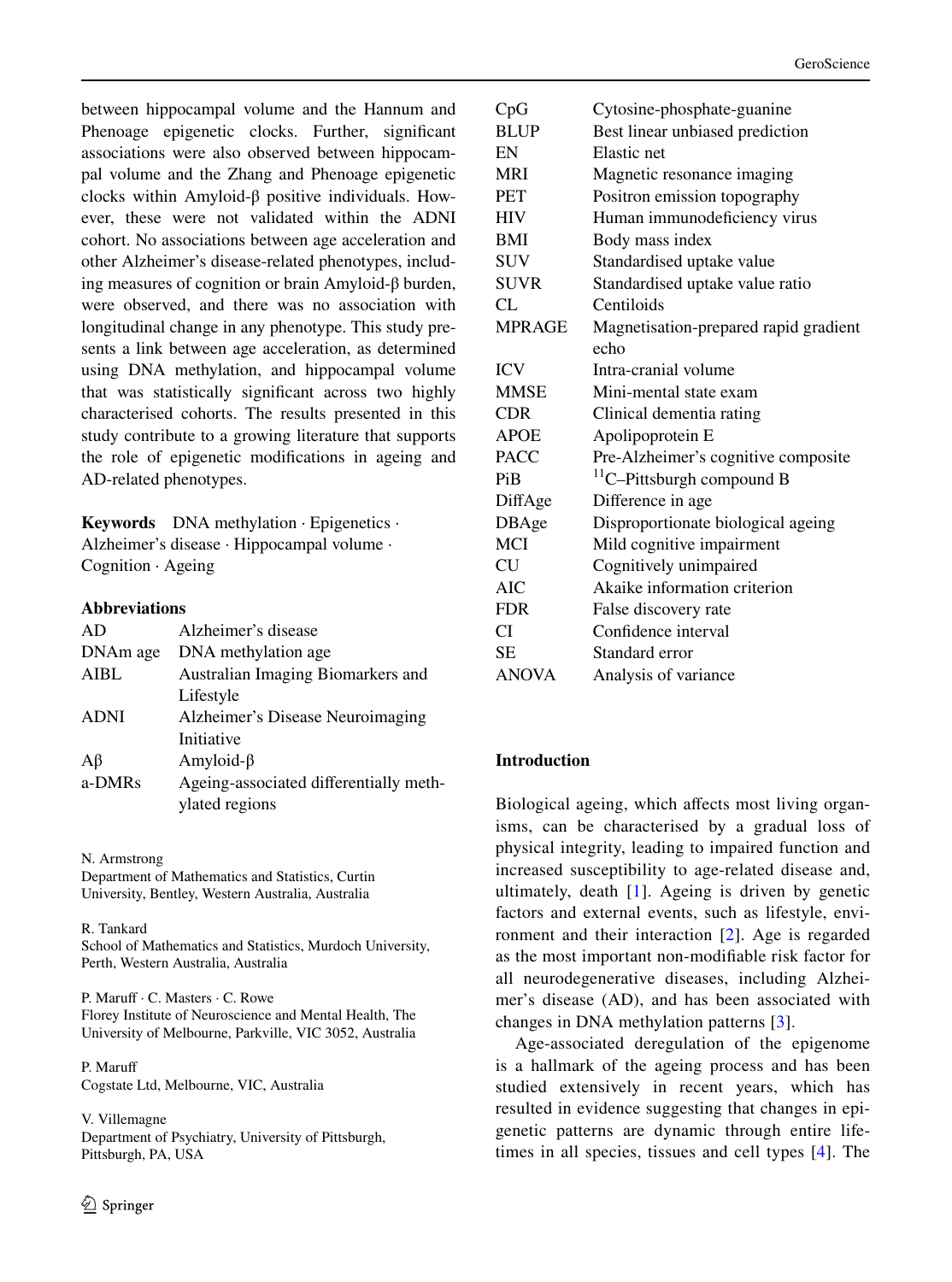ageing process leads to changes in DNA methylation patterns throughout the genome, and this has been termed epigenetic drift. Such changes result in genome wide hypomethylation and site-wide hypermethylation [[2](#page-16-1)]. Epigenetic drift is unpredictable as it involves non-directional changes of both hypomethylation and hypermethylation of DNA. This limits any prediction of changes in the methylome amongst ageing individuals [\[2\]](#page-16-1). However, some evidence points towards the existence of ageing-associated diferentially methylated regions (a-DMRs), which are consecutive groups of cytosine-phosphate-guanine (CpG) dinucleotides, sites that exhibit change in a constant direction over time [\[5](#page-16-4)–[7\]](#page-16-5). Thus, methylation changes may not be purely stochastic but may also be associated with biological mechanisms closely linked to ageing processes and longevity.

DNA methylation clocks, also commonly referred to as epigenetic clocks, are DNA methylation-based estimates of biological age, which are developed through the combined use of mathematical algorithms and sets of CpGs that are strongly correlated with age  $(r≥0.8)$  [\[8](#page-16-6)]. In 2011, Bocklandt et al. [[9\]](#page-16-7) developed an epigenetic clock that is able to predict chronological age in years, using peripheral blood with an average error of 5.2 years, based on 2 CpG sites present on the Illumina 27 k array. Of the epigenetic clocks developed since, the Hannum clock [[10\]](#page-16-8) was trained on blood derived DNA and comprises 71 CpG sites selected from the Illumina 450 k array, and the Horvath clock  $[11]$  $[11]$ , developed around the same time, was constructed using multiple tissues and was intended to capture age-related changes, independent of tissue type. The Horvath clock is composed of 353 CpG sites that are all present on the earliest generation Illumina 27 k array [\[11](#page-16-9)]. Subsequently, Zhang and colleagues [[12\]](#page-16-10) developed two clocks based on two diferent training methods—best linear unbiased prediction (BLUP) and elastic net (EN). These two clocks were trained on a very large sample size of 13,661 samples, composed primarily of peripheral blood (13,402 samples) and saliva (259 samples). These clocks comprise 319,607 and 514 CpG sites, respectively, present on the Illumina 450 k and Illumina EPIC arrays. The second generation Pheno-Age clock, developed by Levine and colleagues [\[13](#page-16-11)], is an epigenetic predictor of phenotypic age, a better representative than chronological age, of age-related

biological dysregulation, derived from measures of clinical biomarkers. This diference led to substantial improvements in prediction of mortality and health span (number of years lived disease-free) compared to frst generation clocks by Hannum and Horvath. The Phenoage clock was trained on blood derived DNA and comprises 513 CpG sites [[13\]](#page-16-11) and captures multifactorial ageing conditions, which is consistent with the fundamental underpinnings of ageing research.

Chronological age, defned as an individual's legal age as calculated from birth to the current date, is not always an accurate indicator of the biological process of ageing, which makes it difficult to evaluate measures that promote longevity and healthy ageing [[14\]](#page-16-12). Consequently, biological age has been proposed as a method to accurately predict the ageing status of an individual or tissue and could be reliably used to predict the onset of multiple diseases, assess disease risk and aid in the development of preventative strategies [[14\]](#page-16-12). Since peripheral blood is easily accessible and largely non-invasive, it is suitable for multiple, repeated sampling over long periods of time, such as annual doctors' visits, allowing for age or diseaserelated changes to be captured relatively early in the disease process and for appropriate preventative strategies based on the epigenetic evidence, to be put in place. Similarly, since obtaining samples is relatively non-invasive, multiple samples can be obtained during lifestyle interventions or drug trials, allowing response to treatment or intervention to be monitored easily and inexpensively, especially when compared to imaging modalities commonly used, such as magnetic resonance imaging (MRI) and positron emission topography (PET).

A measure of age acceleration (or deceleration) can be calculated based on the diference between an individual's biological age (estimated through the use of epigenetic clocks) and chronological age (an individual's legal age) [\[15](#page-16-13)]. Accelerated ageing has been documented in several genetic syndromes such as Down syndrome [[16\]](#page-16-14) and Werner's syndrome [[17](#page-16-15)]. Additionally, premature ageing in HIV infected individuals [\[18,](#page-16-16) [19](#page-16-17)] has been observed as well as in individuals with a high body mass index (BMI) and metabolic diseases [[20](#page-16-18)]. As well, there is evidence for accelerated ageing in neurodegenerative diseases such as Parkinson's disease [\[21](#page-16-19)], Huntington's disease [\[22\]](#page-16-20) and AD [[15](#page-16-13)]. DNA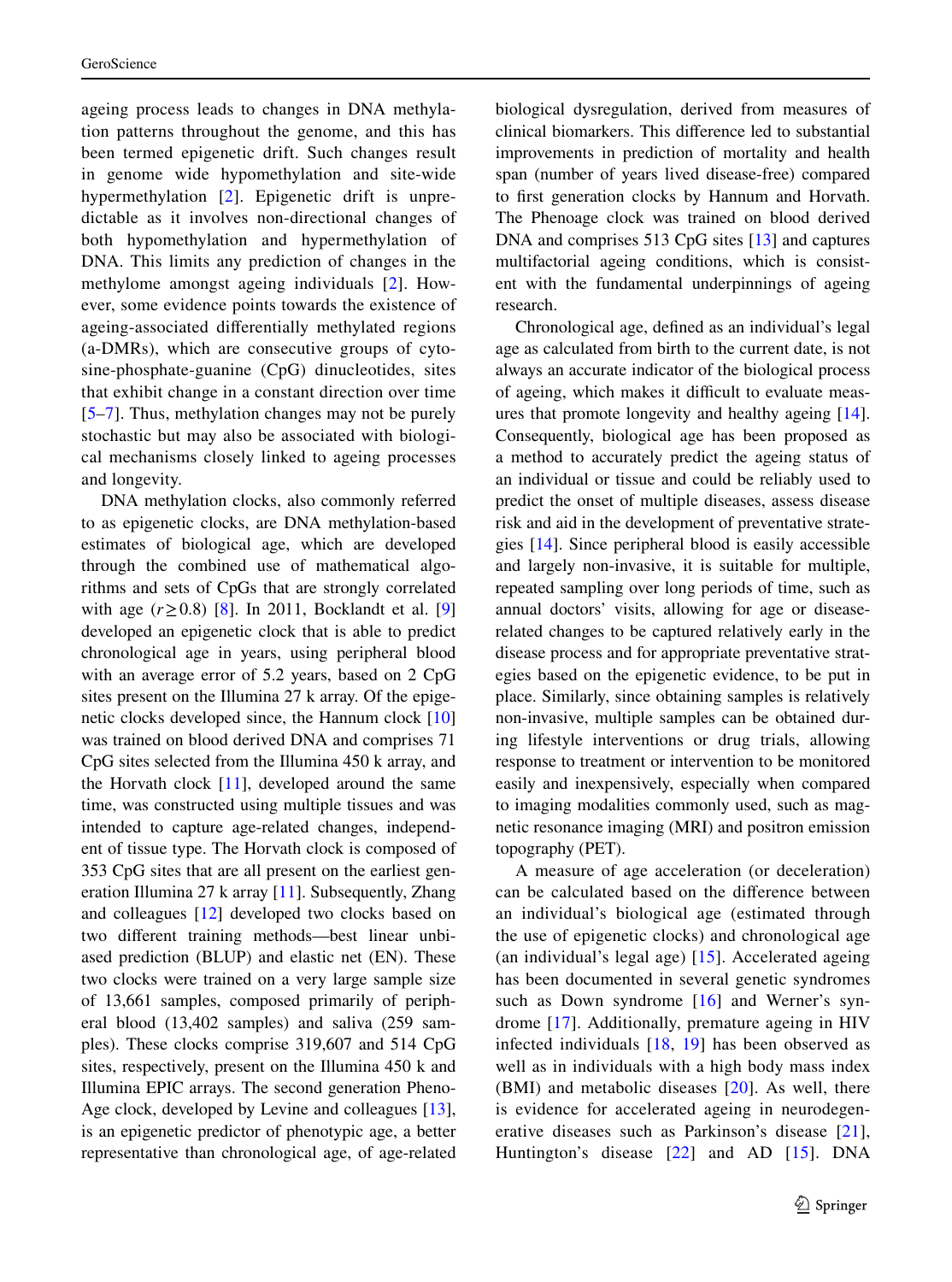methylation, both hyper- and hypomethylation, has been associated with AD in several brain regions [\[23–](#page-16-21)[27\]](#page-16-22); however, it is still largely unclear whether markers in peripheral blood are truly refective of the same changes as those observed in the brain [\[28\]](#page-16-23). In studies measuring DNA methylation age (DNAm age), accelerated ageing has been linked to an increase in AD pathology (difuse plaques, neu-ritic plaques and Amyloid-β (Aβ) burden) [[29](#page-17-0)], and in studies utilising peripheral DNAm age, accelerated ageing has been associated with reduced cognitive and physical ftness and an increase in all-cause mortality [[15\]](#page-16-13). Whilst there is some evidence that accelerated ageing is associated with AD-related pathology and cognition, there is also conficting research which does not support this. For example, Starnawska and colleagues [[30\]](#page-17-1) found that DNAm age is not associated with cognition in middle-age monozygotic twins and in a cohort of 964 middleaged adults; Belsky et al. [[31](#page-17-2)] also found no associations between DNAm age and cognition. However, it is difficult to compare results of studies as each utilised a diferent clock methodology to generate age estimates. Starnawska et al. [\[30\]](#page-17-1) used the Hannum and Horvath clocks, and Belsky [\[31\]](#page-17-2) used telomere length, the Klemera-Doubal method and pace of ageing clocks. Further, since the feld is rapidly expanding and new clocks are being developed, consideration must be put into clock choice depending on the cohort and data available. Based on the inconsistency of results and the paucity of literature clearly describing the association of DNAm age and AD-related phenotypes, we set out to test the hypothesis that accelerated ageing is associated with diferences in AD-related phenotypes. Using the highly characterised prospective longitudinal Australian Imaging, Biomarkers and Lifestyle (AIBL) study cohort we aimed to comprehensively investigate several methods of assessing DNAm age to assess (1) whether accelerated ageing is associated with cross-sectional measures of cognition and AD-related neuroimaging phenotypes (volumetric MRI and  $\text{A}\beta$ -PET) and (2) whether an individual's current DNAm age is a predictor of future longitudinal changes in these two phenotypes. We then sought to test the robustness of our fndings through validation within a similar highly characterised longitudinal cohort, the Alzheimer's Disease Neuroimaging Initiative (ADNI).

# **Materials and methods**

#### **Participants**

This study included participants enrolled in both the ongoing prospective longitudinal Australian Imaging, Biomarkers and Lifestyle and the multi-centre, longitudinal Alzheimer's Disease Neuroimaging Initiative cohort studies. Detailed descriptions of both AIBL [\[32](#page-17-3), [33\]](#page-17-4) and ADNI [\[34](#page-17-5)] have been published previously. Participants enrolled in AIBL or ADNI were selected for inclusion in the current study only if methylation data and longitudinal  $(>3$  timepoints) data was available for the respective phenotype analysed (i.e. PET imaging and MRI or cognition).

# Neuroimaging and cognitive data

Individuals within the AIBL cohort underwent brain Aβ imaging by positron emission tomography (PET) using one of three tracers:  $^{11}$ C–Pittsburgh compound B (PiB),  $^{18}$ F-florbetapir or  $^{18}$ F-flutemetamol. Of these, 373 had>3 timepoints and were included in this study. Similarly, ADNI participants underwent Aβ PET imaging studies with either  $^{18}$ F-florbetaben or  $^{18}$ F-florbetapir, with 486 participants included for validation purposes. In both cohorts, resulting Aβ PET scans were analysed using the CapAIBL software [\[35](#page-17-6)], an open access, webbased magnetic resonance (MR)-less algorithm, to generate standardised uptake value (SUV) ratios (SUVR) for all tracers and their associated. These tracer specifc SUVR levels were then transformed and expressed in centiloid values (CL) as described previously [\[36,](#page-17-7) [37](#page-17-8)]. Aβ PET status was considered as Aβ negative  $(A\beta - \frac{1}{2} < 20 \text{ CL})$  or  $A\beta$  positive  $(A\beta + \frac{1}{2} > 20 \text{ CL})$ .

Of the 373 AIBL participants included in this study, 329 also had available MRI data, whilst 382 of the included ADNI participants underwent an MRI scan. MRI images were obtained at 3 T using the ADNI T1 magnetisation-prepared rapid gradient echo (MPRAGE) protocol with subsequent estimation of all cortical volumes from the T1 using Freesurfer, as previously described [\[13](#page-16-11)]. All volumes were corrected for normal ageing and ICV, with left and right volumes averaged. Volumetric corrections were made using a regression-based approach against a reference population that included 'super' healthy subjects, being cognitively unimpaired  $(MMSE > 28, CDR = 0)$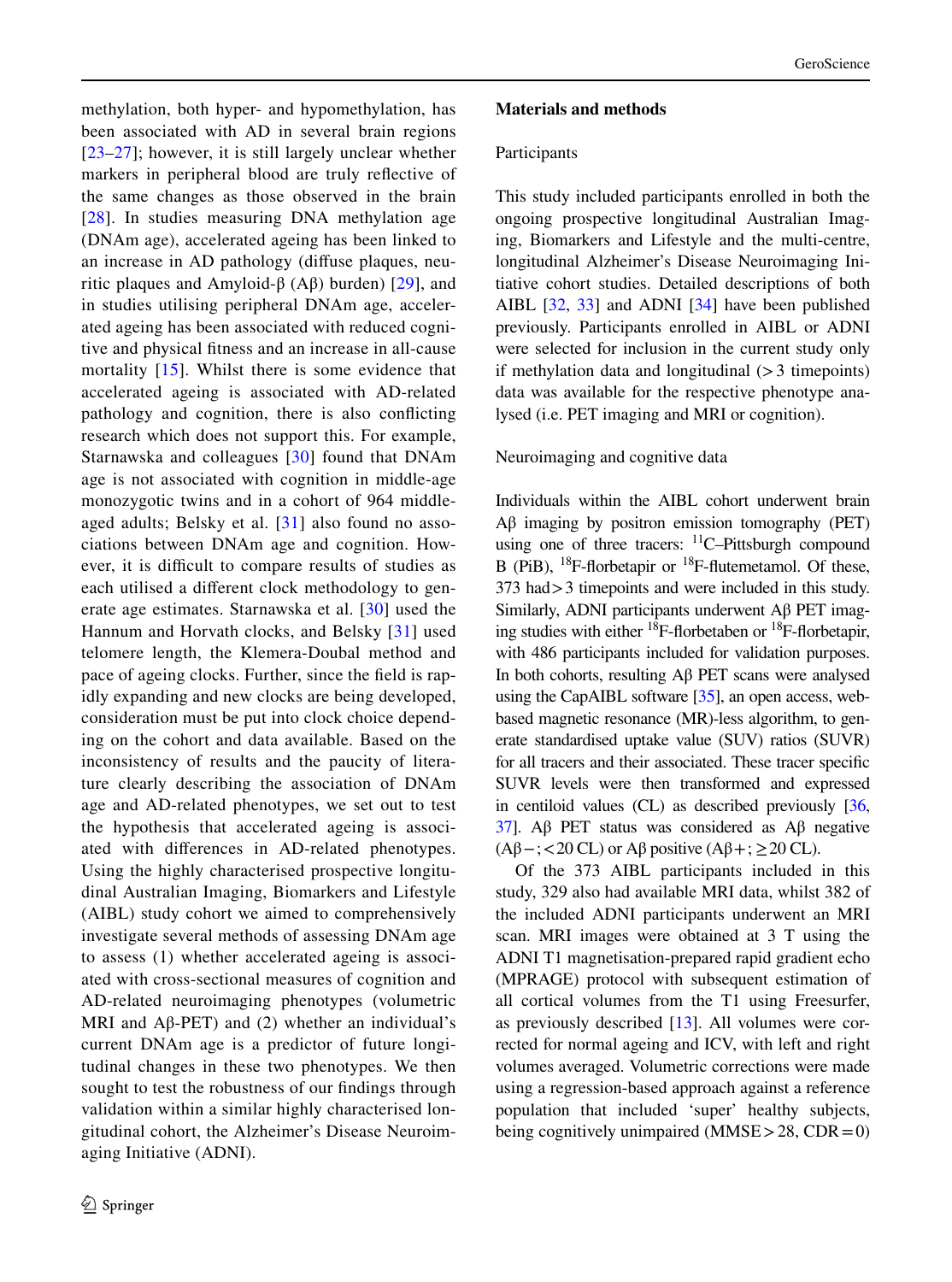Ab negative individuals who did not carry an Apolipoprotein E (*APOE)* ε4 allele.

Both AIBL and ADNI participants undertook comprehensive neuropsychological assessment as previously described [[32–](#page-17-3)[34\]](#page-17-5). The resulting test scores were used for the calculation of the pre-Alzheimer's cognitive composite (PACC), in AIBL, as described by Donohue et al. [\[38](#page-17-9)] and a modifed PACC for ADNI [\[39](#page-17-10)]. This data was available at  $>$  3 timepoints for 358 (out of 373) and 469 (out of 486) individuals from AIBL and ADNI, respectively.

#### Genetic and epigenetic data

AIBL and ADNI study participant DNA was isolated for downstream analysis from whole blood using QIAamp DNA blood spin column kits (Qiagen, Valencia, CA, USA) as described previously [\[32](#page-17-3)[–34](#page-17-5)]. Likewise, *APOE* genotyping protocols for AIBL and ADNI have been published previously [\[40](#page-17-11), [41](#page-17-12)]. *APOE* carrier status was defned as the presence (one or two copies of the *APOE* ε4 allele) or absence (zero copies of the *APOE* ε4 allele).

DNA methylation analysis was conducted as previously described [\[41](#page-17-12), [42](#page-17-13)]. Briefy, DNA samples were bisulphite converted using EZ DNA Methylation Kits (Zymo Research, Orange, CA, USA), and genome-wide DNA methylation patterns were analysed using the Infnium HumanMethylation EPIC (850 k) BeadChip array (Illumina, Inc., San Diego, CA, USA). BeadChips were washed, labelled using single-base extension, stained with multiple layers of fuorescence and scanned using the Illumina iScan system (Illumina Inc, CA). QC and normalisation of generated DNA methylation data were undertaken using the *meffil* package in R [\[43\]](#page-17-14) (Version 3.5.0.) as previously described [[41](#page-17-12), [42](#page-17-13)]. Samples that failed QC were excluded from further analysis.

#### Estimation of DNA methylation age

Five clock methodologies (Horvath [[11](#page-16-9)], Hannum [[10\]](#page-16-8), Phenoage [[13](#page-16-11)], Zhang elastic net (EN) and Zhang best linear unbiased prediction (BLUP)) [[12](#page-16-10)] were utilised to calculate age estimates (DNAm age) for all AIBL  $(n=373)$  and ADNI  $(n=486)$  samples. Each clock is composed of a unique, defned set of CpG sites whose DNA methylation levels are used to generate an estimate of DNAm age. The CpG sites used in the calculation of each clock were chosen based on the statistical methodology specific to each clock  $[10-13]$  $[10-13]$ . In the current study, we utilised both disproportionate biological age (DBAge), which is the residual from regressing biological age on chronological age [\[29\]](#page-17-0), and diference in age (DifAge) [\[44\]](#page-17-15), calculated by subtracting chronological age from biological age, as measures of age acceleration/deceleration. Both methodologies for calculating deviations in biological age from chronological age are a widely used and accepted methods to quantify ageing [[44](#page-17-15), [45](#page-17-16)]. The diference between DBAge and DiffAge is that the latter is a relative measure representing the diference between chronological age and biological age at the individual level, irrespective of other samples, whereas DBAge measures the diference between an individual's DNAm age and the predicted DNAm age for that individual's chronological age based on all samples present in the cohort. Thus, DifAge measures the degree of ageing when compared to all other samples in the cohort. Here, we present only DBAge results as DifAge and DBAge results were highly correlated in both the AIBL (Horvath  $R^2$  = 0.92; Zhang BLUP  $R^2 = 0.97$ ; Zhang EN  $R^2 = 0.94$ , Phenoage  $R^2$ =0.98; Supplementary Fig. 1, Additional File 1) and ADNI (Horvath  $R^2$ =0.96; Zhang BLUP  $R^2$ =1.00; Zhang EN  $R^2$ =0.96, Phenoage  $R^2$ =0.99; Supplementary Fig. 2, Additional File 1) cohorts. DiffAge results can be found in Additional fle 1.

### Statistical analysis

Statistical analyses were carried out in R Version 4.1.2 for Macintosh. Baseline demographic data analyses provided means, standard deviations and percentages across the whole cohort and by confrmed classifcations of cognitively unimpaired (CU), mild cognitive impairment (MCI) and Alzheimer's disease (AD). Analysis of variance (ANOVA; age) and chi-squared tests (gender, years of education, *APOE*  $\varepsilon$ 4+ve, high A $\beta$  burden, smoking status) were used to determine the signifcance of diferences between groups. These demographic and clinical characteristics are summarised in Table [1.](#page-7-0) For all analyses described below, analyses were frst undertaken in the AIBL sample, with associations surviving correction for false discovery rate (FDR) [\[46](#page-17-17)] subsequently tested in the ADNI sample.

To determine whether accelerated age is associated with cross-sectional measures of cognition (the pre-Alzheimer's cognitive composite (PACC)) and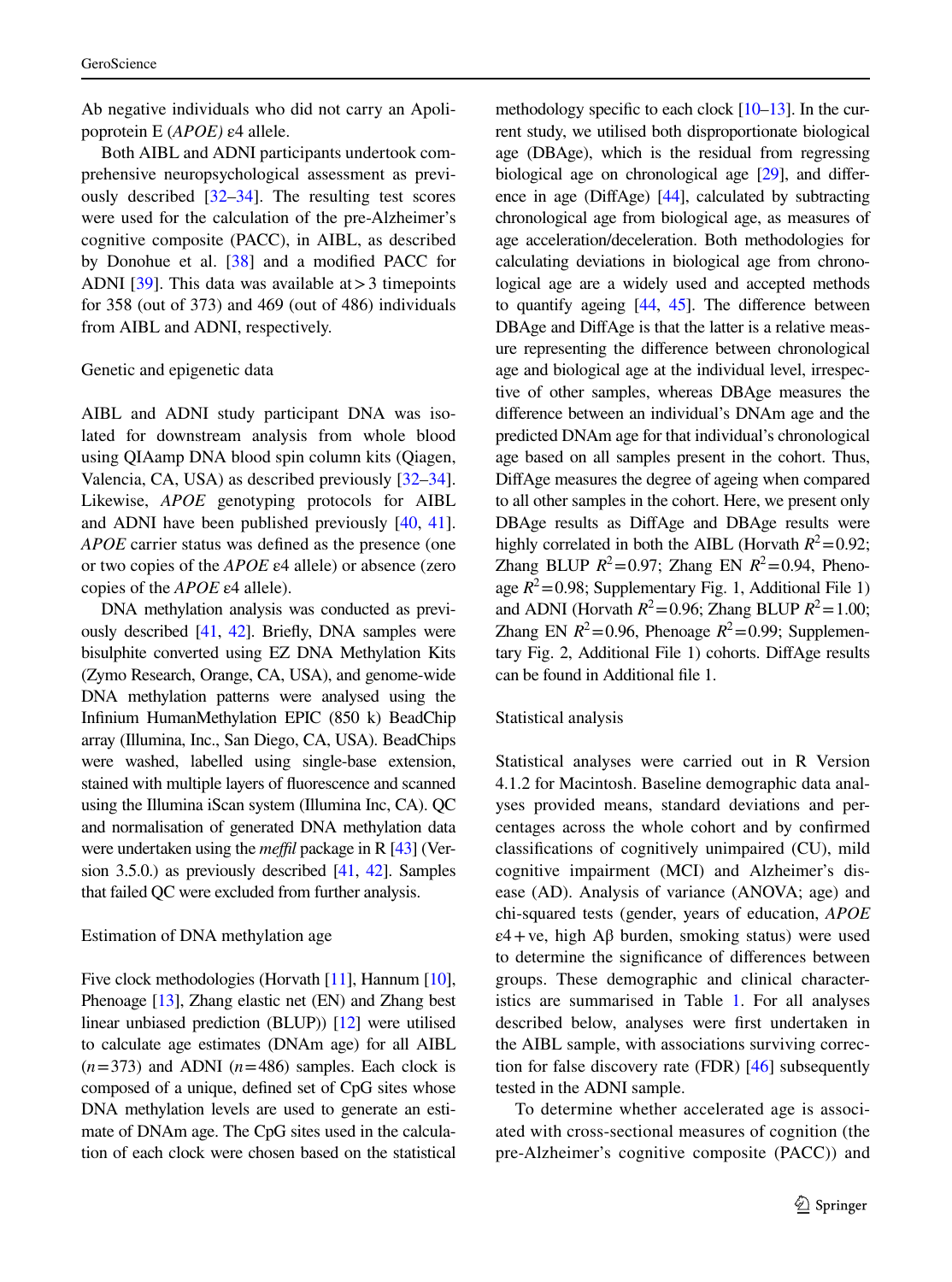<span id="page-7-0"></span>

| <b>AIBL</b>                  | Whole cohort<br>$n = 373$     | Cognitively unimpaired<br>$n = 240$ | Mild cognitive impairment<br>$n=69$    | Alzheimer's disease<br>$n = 64$ | p             |
|------------------------------|-------------------------------|-------------------------------------|----------------------------------------|---------------------------------|---------------|
| Age, mean (SD)               | 73.43 (6.99)                  | 72.44 (6.42)                        | 74.96 (7.58)                           | 75.52 (7.74)                    | 0.0003        |
| Female $n$ $(\%)$            | 197 (52.8)                    | 137 (57.1)                          | 26 (37.7)                              | 34(53.1)                        | 0.017         |
| Years of education $n$ (%)   |                               |                                     |                                        |                                 |               |
| $\sqrt{3}$                   | 32 (8.57)                     | 13(5.4)                             | (0(14.5)                               | 9(14.1)                         | 0.077         |
| $9 - 12$                     | 155(41.55)                    | 100(41.7)                           | 32 (46.4)                              | 23 (35.9)                       |               |
| $13 - 15$                    | 75 (21.10)                    | 53 (22.1)                           | 9(13.0)                                | 13(20.3)                        |               |
| $15+$                        | 108 (28.95)                   | 73 (30.4)                           | 18 (26.1)                              | 17 (26.6)                       |               |
| APOE e4 carriage $n$ (%)     | 160 (42.89)                   | 77 (32.08)                          | 34 (49.27)                             | 49 (76.56)                      | $3.254e - 09$ |
| $A\beta+n(%)$                | [71(45.84)                    | 72 (30)                             | 42 (60.86)                             | 57 (89.06)                      | $2.2e - 16$   |
| MRI $n$ $(\%)$               | 329 (88.2)                    | 220 (91.66)                         | 57 (82.60)                             | 52 (81.25)                      | 0.485         |
| Smoking status $n$ (%)       | 138 (36.99)                   | 73 (30.41)                          | 35 (50.72)                             | 21 (32.81)                      | 0.251         |
| PACC mean (SD) [n<br>$(\%)$  | $-0.88(1.33)$<br>358 (95.97)] | $-0.18(0.69)$<br>239 (99.58)]       | $-1.61(0.83)$<br>[68 (98.55)]          | $-3.26(0.80)$<br>[51(79.68)]    | 0.012         |
| <b>ADNI</b>                  | Whole cohort<br>$n = 486$     | Cognitively unimpaired<br>$n = 166$ | Mild cognitive impairment<br>$n = 256$ | Alzheimer's disease<br>$n = 64$ | Þ             |
| Age, mean (SD)               | 73.92 (7.51)                  | 75.91 (6.71)                        | 72.05 (7.46)                           | 76.26 (7.84)                    | 0.09          |
| Female $n$ $(\%)$            | 227 (46.70)                   | 86 (51.80)                          | 115 (44.92)                            | 26 (40.62)                      | 0.22          |
| Years of education $n$ (%)   |                               |                                     |                                        |                                 |               |
| $0 - 8$                      | 4(0.8)                        | 2(1.20)                             | 1 (0.40)                               | 1(1.60)                         | 0.90          |
| $9 - 12$                     | 60 (12.30)                    | 18 (10.84)                          | 34 (13.28)                             | 8 (12.50)                       |               |
| $13 - 15$                    | 89 (18.3)                     | 31 (18.67)                          | 45 (17.57)                             | 13 (20.31)                      |               |
| $15+$                        | 333 (68.5)                    | 115 (69.27)                         | 176 (68.75)                            | 42 (65.62)                      |               |
| APOE e4 carriage $n$ (%)     | 204 (41.97)                   | 44 (26.50)                          | 114(44.53)                             | 46 (71.87)                      | $.615e - 09$  |
| $A\beta+n(\%)$               | 250 (51.4)                    | 51 (30.72)                          | (43(55.85)                             | 56 (87.50)                      | $.372e - 14$  |
| MRI $n$<br>$(\%)$            | 382 (78.60)                   | 117 (79.48)                         | 229 (89.45)                            | 36 (56.25)                      | 0.47          |
| Smoking status $n$ (%)       | 193 (39.7)                    | 69 (41.60)                          | 102 (39.84)                            | 22 (34.37)                      | 0.60          |
| PACC mean (SD) [n<br>$($ %)] | 469 (96.50)]<br>$-0.11(0.53)$ | [164(98.79)]<br>0.10(0.43)          | $-0.17(0.51)$<br>252(98.43)            | $-0.54(0.63)$<br>[53(82.81)]    | 0.352         |

Aß + high Aß burden, MRI magnetic resonance imaging, APOE e4 apolipoprotein e4 allele, PACC pre-Alzheimer's cognitive composite *Aβ*+high Aβ burden, *MRI* magnetic resonance imaging, *APOE ε4* apolipoprotein ε4 allele, *PACC* pre-Alzheimer's cognitive composite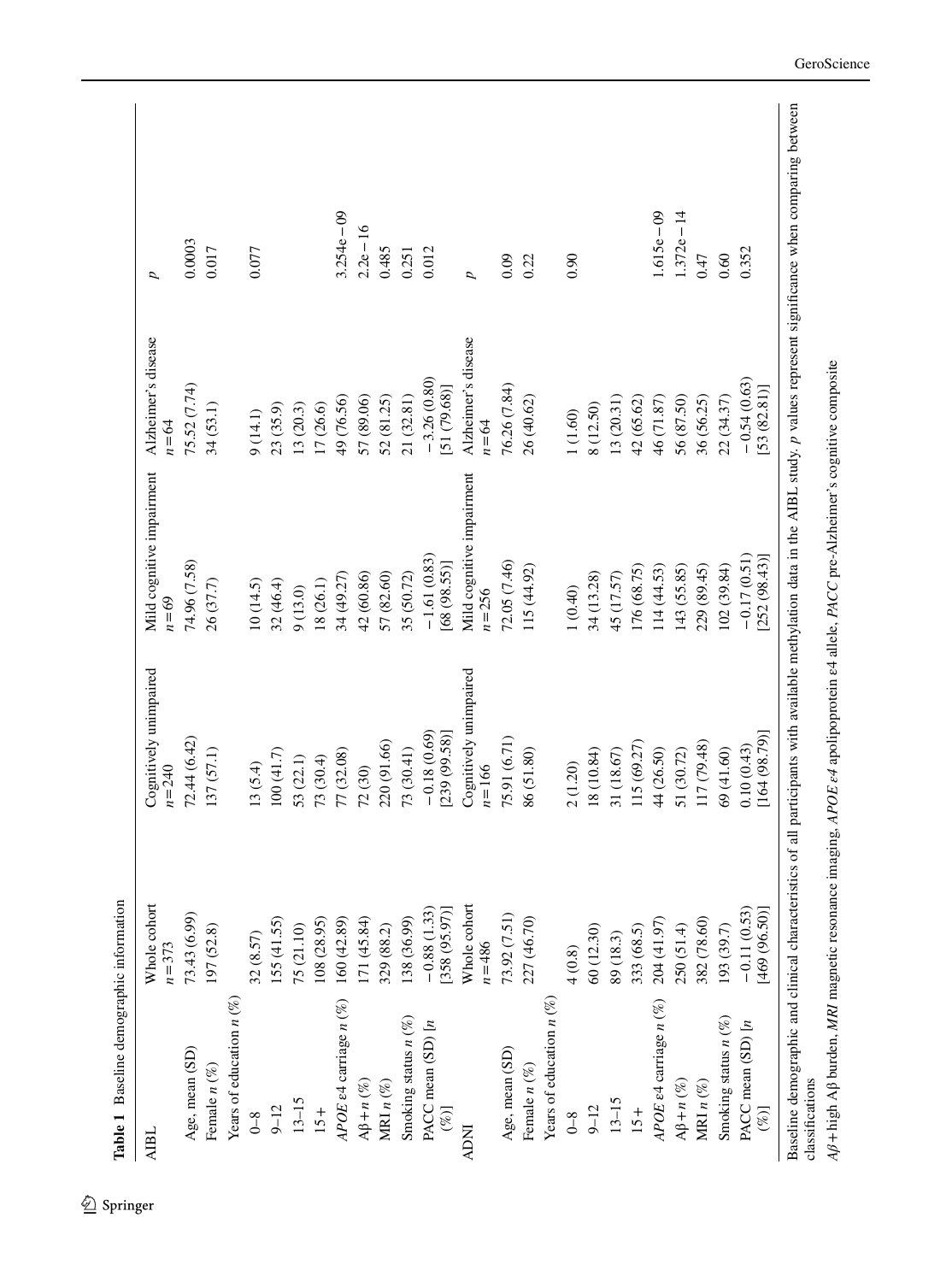neuroimaging phenotypes (grey and white matter volume, hippocampal volume, ventricle volume and Aβ burden) in the brain, linear regressions were utilised. Phenotype outcomes (cognition and neuroimaging phenotypes) were set as the dependent variables, and the measures of methylation age estimates set as the independent variables. *APOE* ε4 (absence/ presence), sex (binary), age (years), years of education (categorical) and smoking status [\[47\]](#page-17-18) (binary) were included as covariates. The most appropriate model to ft the data was defned using a stepwise selection based on the Akaike information criterion (AIC) [\[48\]](#page-17-19); this model was defned as below:

```
Phenotype ∼ DiffAge OR DBAge + Age + Sex + APOE<sub>ε4</sub>
```
+ Years of education + Smoking Status

To determine whether an individual's current DBAge or DiffAge is an indicator of longitudinal change in cognition and neuroimaging phenotypes, linear regressions were utilised with FDR correction. Here, we calculated the rate of change in the outcome of interest (cognition and each neuroimaging phenotype), in individuals with at least three timepoints of assessments, using linear regressions to estimate individual model slopes. The slope value was then used as the dependent variable in subsequent analyses, with the model intercept included as a covariate, in addition to *APOE* ε4 (absence/presence), sex (binary), age (years), years of education (categorical) and smoking status (binary). As with previous model selection, the model with the best ft was chosen using the AIC and was defned as below:

Slope ∼ DiffAge OR DBAge residual + Intercept + Age + Sex  $+$  APOE $\epsilon$ 4 + Years of education + Smoking Status

#### **Results**

Demographic data for the AIBL and ADNI imaged cohorts and clinical classifcation (CU, MCI and AD) with available methylation data are presented in Table [1.](#page-7-0) This study assessed 373 AIBL participants  $(CU=240,$  $MCI=60$  and  $AD=64$ ), aged  $73.43\pm6.99$  years with 197 females at baseline, and 486 ADNI participants  $(CU=166, MCl=256, AD=64)$ , aged  $73.9 \pm 7.51$  years with 227 females at baseline. In the AIBL cohort, signifcant diferences were observed when comparing age across clinical classifcations (*p*=0.0003, sex (*p*=0.017), *APOE* ε4 allele carriage (*p*=3.254e−09) and high Aβ burden (*p*=2.2e−16). In the ADNI cohort, signifcant diferences were observed when comparing *APOE* ε4 allele carriage (*p*=1.615e−09) and high Aβ burden (*p*=1.372e−14).

Accelerated biological ageing is not associated with cross-section and longitudinal measures of cognition

In the cognitively unimpaired  $\mathbf{A}\beta + \mathbf{cohort}$ , a nominally signifcant association between cross-sectional PACC scores and accelerated ageing was observed with the Phenoage clock (Supplementary Table 1, Additional File 1). In the cognitively unimpaired  $A\beta$  - cohort, a nominally significant association between cross-sectional PACC scores and accelerated ageing was observed with the Horvath clock (Supplementary Table 1, Additional File 1). These associations did not remain signifcant after FDR correction. In the whole cohort, nominally signifcant associations were observed between change in PACC performance and accelerated ageing, using the Hannum Clock (Supplementary Table 6, Additional File 1). In the  $A\beta$ +cohort, nominally significant associations were observed between change in PACC performance and accelerated ageing, using the Hannum clock (Supplementary Table 6, Additional File 1). These associations did not remain signifcant after FDR correction.

Accelerated biological ageing is not associated with cross-section and longitudinal measures of Aβ burden

No signifcant associations were observed between measures of age acceleration and Aβ burden, crosssectionally, or longitudinally in the AIBL sample (Supplementary Tables 2 and 7, Additional File 1).

Accelerated biological ageing is associated with cross-sectional measures of brain volume

In the whole cohort, nominally signifcant associations between hippocampal volume and accelerated ageing were observed with the Hannum and Phenoage clocks and between ventricle volume and the Hannum clock (Table [2\)](#page-9-0). In the  $A\beta$ +cohort,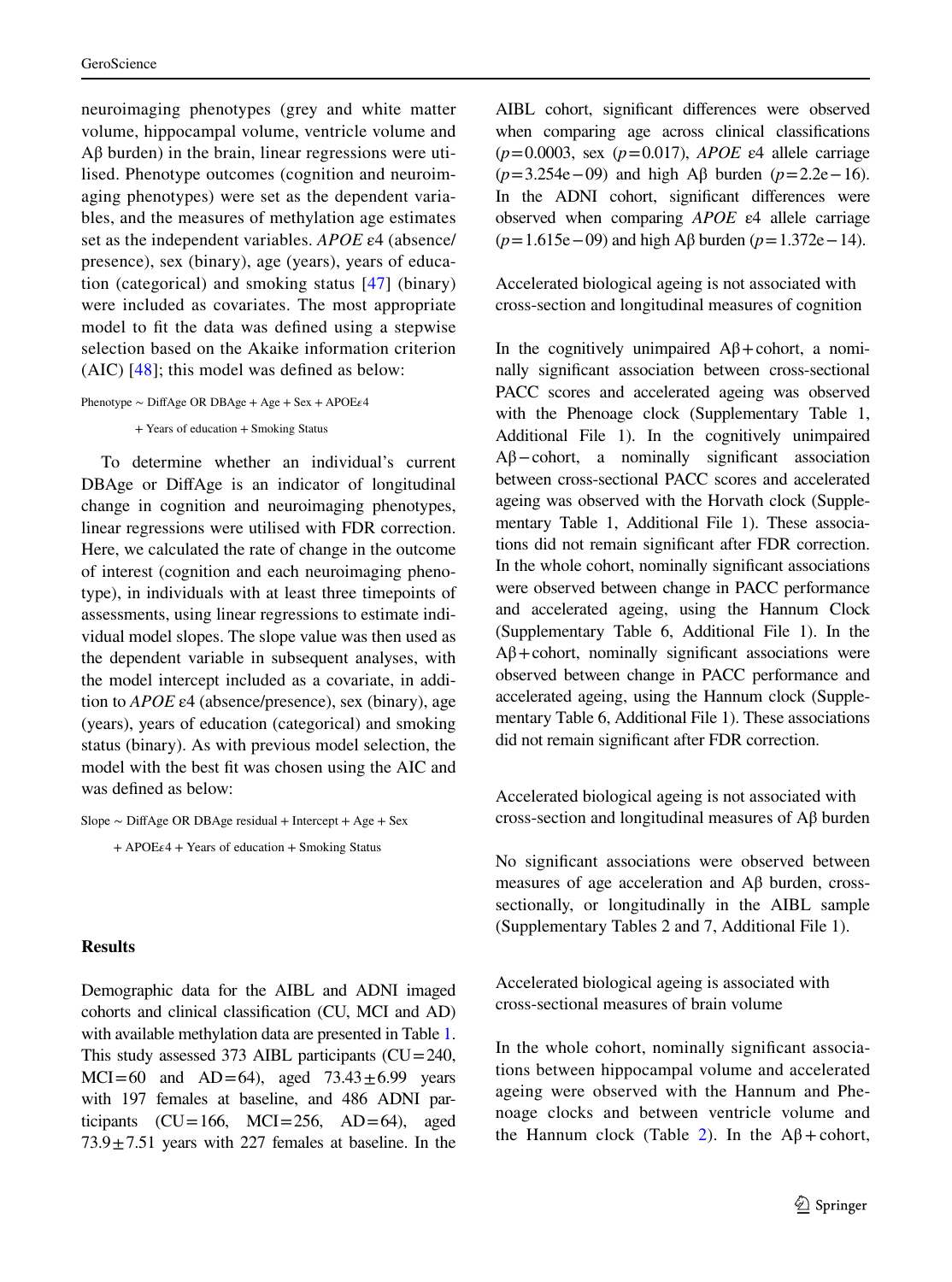<span id="page-9-0"></span>**Table 2** AIBL cross-sectional hippocampal volume

| Population $(n)$                           | Predictor       | Estimate | <b>SE</b> | CI 95               | $P$ predictor |
|--------------------------------------------|-----------------|----------|-----------|---------------------|---------------|
| Whole cohort (329)                         | Zhang EN        | $-0.021$ | 0.013     | $-0.047 - 0.005$    | 0.149         |
|                                            | Zhang BLUP      | $-0.009$ | 0.013     | $-0.034 - 0.016$    | 0.471         |
|                                            | Hannum          | $-0.029$ | 0.009     | $-0.047 - 0.11$     | 0.007         |
|                                            | Horvath         | $-0.012$ | 0.008     | $-0.027 - 0.003$    | 0.149         |
|                                            | <b>Phenoage</b> | $-0.019$ | 0.006     | $-0.031 - -0.006$   | $0.009**$     |
| $A\beta$ + (145)                           | <b>Zhang EN</b> | $-0.050$ | 0.021     | $-0.092 - 0.008$    | $0.032**$     |
|                                            | Zhang BLUP      | $-0.030$ | 0.020     | $-0.070 - 0.010$    | 0.136         |
|                                            | Hannum          | $-0.045$ | 0.014     | $-0.072 - - -0.018$ | $0.003**$     |
|                                            | Horvath         | $-0.020$ | 0.011     | $-0.041 - 0.002$    | 0.097         |
|                                            | Phenoage        | $-0.034$ | 0.010     | $-0.054 - 0.015$    | $0.003**$     |
| $A\beta$ – (184)                           | Zhang EN        | 0.002    | 0.015     | $-0.028 - 0.032$    | 0.875         |
|                                            | Zhang BLUP      | 0.014    | 0.015     | $-0.016 - 0.044$    | 0.875         |
|                                            | Hannum          | $-0.009$ | 0.011     | $-0.031 - 0.014$    | 0.875         |
|                                            | Horvath         | 0.002    | 0.010     | $-0.017 - 0.022$    | 0.875         |
|                                            | Phenoage        | 0.002    | 0.008     | $-0.014 - 0.017$    | 0.875         |
| Cognitively unimpaired (220)               | Zhang EN        | $-0.014$ | 0.014     | $-0.041 - 0.013$    | 0.507         |
|                                            | Zhang BLUP      | $-0.001$ | 0.014     | $-0.028 - 0.025$    | 0.921         |
|                                            | Hannum          | $-0.024$ | 0.010     | $-0.044 - 0.004$    | 0.099         |
|                                            | Horvath         | $-0.001$ | 0.009     | $-0.019 - 0.016$    | 0.921         |
|                                            | Phenoage        | $-0.010$ | 0.007     | $-0.024 - 0.004$    | 0.414         |
| Cognitively unimpaired<br>$A\beta$ +(65)   | <b>Zhang EN</b> | $-0.069$ | 0.025     | $-0.120 - 0.019$    | $0.019**$     |
|                                            | Zhang BLUP      | $-0.034$ | 0.024     | $-0.082 - 0.015$    | 0.209         |
|                                            | Hannum          | $-0.058$ | 0.019     | $-0.096 - -0.020$   | $0.018**$     |
|                                            | Horvath         | $-0.013$ | 0.018     | $-0.049 - 0.023$    | 0.483         |
|                                            | Phenoage        | $-0.038$ | 0.016     | $-0.069 - 0.007$    | $0.030**$     |
| Cognitively unimpaired<br>$A\beta$ – (155) | Zhang EN        | 0.004    | 0.016     | $-0.029 - 0.036$    | 0.828         |
|                                            | Zhang BLUP      | 0.014    | 0.017     | $-0.019 - 0.047$    | 0.828         |
|                                            | Hannum          | $-0.015$ | 0.012     | $-0.039 - 0.010$    | 0.828         |
|                                            | Horvath         | 0.004    | 0.011     | $-0.017 - 0.026$    | 0.828         |
|                                            | Phenoage        | $-0.004$ | 0.008     | $-0.020 - 0.012$    | 0.828         |

AIBL cross-sectional results for associations between accelerated ageing (DBAge) and hippocampal volume. *p* values shown represent values after FDR correction. Bolded values with \*\* represent values that remain significant after FDR correction

*SE* standard error, *CI 95* 95% confdence intervals, *P predictor p* value of clock used, *EN* elastic net *BLUP* best linear unbiased prediction, *Aβ* Amyloid-β

nominally signifcant associations between hippocampal volume and accelerated ageing were observed with the Zhang EN, Hannum and Pheno-age clocks (Table [2](#page-9-0)). In the  $A\beta$  – cohort, a nominally signifcant association between ventricle volume and accelerated ageing was observed with the Phenoage clock (Table [2\)](#page-9-0). In the cognitively unimpaired cohort, nominally signifcant associations between white matter volume and hippocampal volume and accelerated ageing were observed with the Zhang BLUP and Hannum clocks (Table [2](#page-9-0)). In the cognitively unimpaired  $A\beta$ +cohort, nominally signifcant associations between hippocampal volume and accelerated ageing were observed with the Zhang EN, Hannum and Phenoage clocks (Table [2\)](#page-9-0).

After FDR correction, in the whole cohort, two associations remained signifcant, being associations between accelerated ageing and hippocampal volume using the Hannum clock (estimate =  $-0.029$ , SE = 0.009, CI =  $-0.047 - 0.110$ ,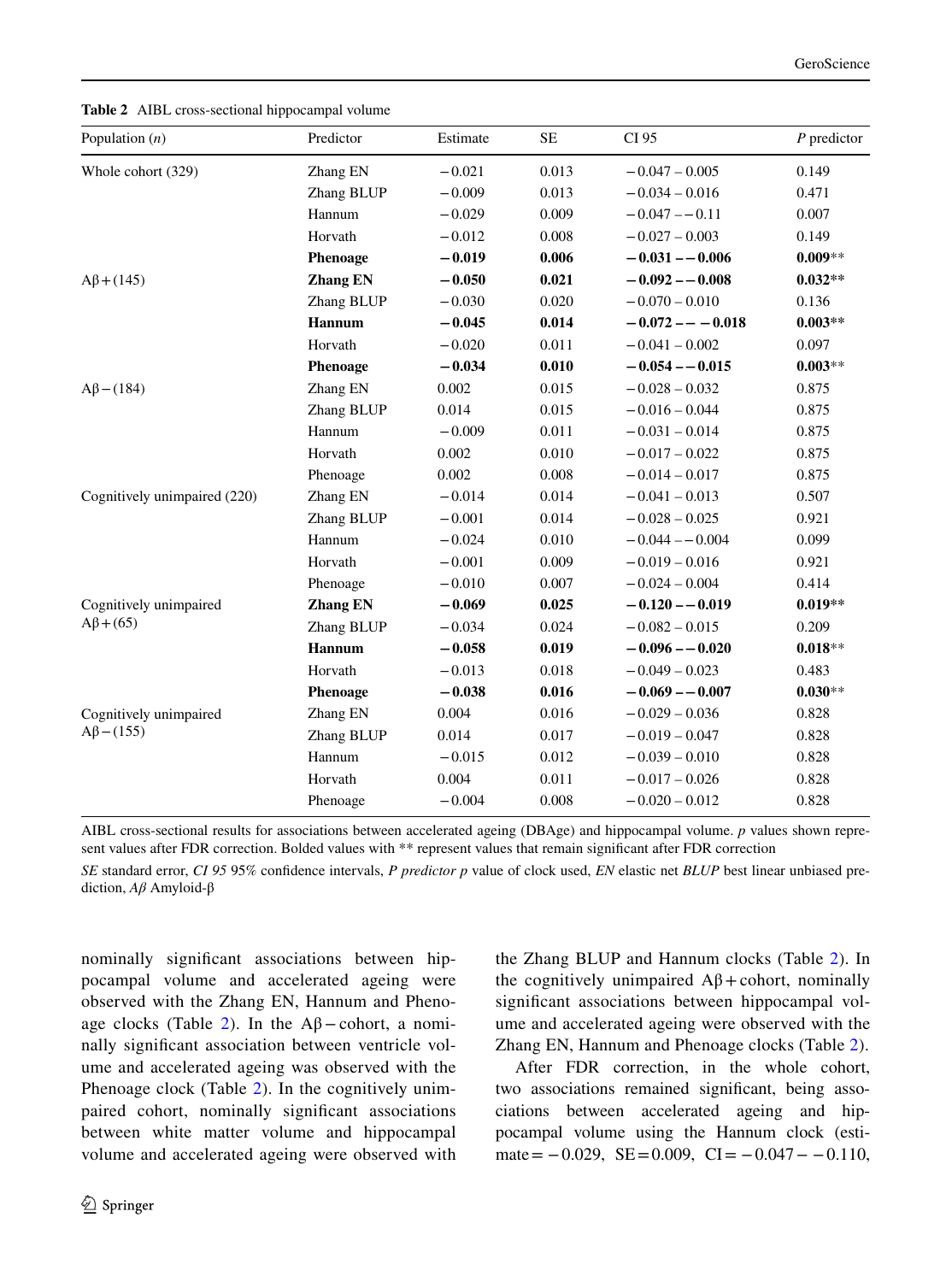$p=0.007$ ; Table [2](#page-9-0)) and the Phenoage clocks (estimate =  $-0.019$ , SE = 0.006, CI =  $-0.031 - 0.006$ ,  $p=0.009$ ; Table [2\)](#page-9-0). After FDR correction, in the  $A\beta$ +cohort, associations between hippocampal volume and accelerated ageing using the Zhang EN (estimate =  $-0.050$ , SE = 0.021, CI =  $-0.092 - 0.008$ ,  $p=0.032$ , Table [2\)](#page-9-0), Hannum (estimate =  $-0.045$ , SE=0.014, CI= −0.072 − −0.018, *p*=0.003; Table  $2)$  and Phenoage (estimate =  $-0.034$ , SE=0.010, CI= −0.054 − −0.015, *p*=0.003; Table [2](#page-9-0)), clocks remained significant. In the cognitively unimpaired  $A\beta$ +cohort, associations between hippocampal volume and accelerated ageing using the Zhang EN (estimate =  $-0.069$ , SE=0.025, CI= −0.120 − −0.019, *p*=0.019; Table [2\)](#page-9-0), Hannum (estimate =  $-0.058$ , SE = 0.019, CI= −0.096− −0.020, *p*=0.018; Table [2\)](#page-9-0) and Phenoage (estimate =  $-0.038$ , SE = 0.016,  $CI = -0.069 - -0.007$ ,  $p=0.030$ ; Table [2](#page-9-0)), clocks remained signifcant. This fnding was validated within ADNI, in the cognitively unimpaired  $Aβ$ +cohort, where a significant association

<span id="page-10-0"></span>**Table 3** ADNI cross-sectional hippocampal volume

| Population $(n)$                       | Predictor     | Estimate | <b>SE</b> | CI 95             | $P$ predictor |
|----------------------------------------|---------------|----------|-----------|-------------------|---------------|
| Whole cohort (382)                     | Zhang EN      | $-0.004$ | 0.006     | $-0.016 - 0.007$  | 0.482         |
|                                        | Zhang BLUP    | $-0.004$ | 0.006     | $-0.015 - 0.007$  | 0.445         |
|                                        | Hannum        | $-0.002$ | 0.004     | $-0.011 - 0.006$  | 0.602         |
|                                        | Horvath       | $-0.003$ | 0.004     | $-0.010 - 0.004$  | 0.425         |
|                                        | Phenoage      | $-0.003$ | 0.003     | $-0.010 - 0.003$  | 0.344         |
| $A\beta$ + (194)                       | Zhang EN      | $-0.007$ | 0.009     | $-0.025 - 0.010$  | 0.392         |
|                                        | Zhang BLUP    | $-0.006$ | 0.008     | $-0.022 - 0.010$  | 0.428         |
|                                        | Hannum        | $-0.005$ | 0.006     | $-0.017 - 0.006$  | 0.371         |
|                                        | Horvath       | $-0.006$ | 0.005     | $-0.016 - 0.003$  | 0.193         |
|                                        | Phenoage      | $-0.007$ | 0.005     | $-0.016 - 0.002$  | 0.146         |
| $A\beta$ – (188)                       | Zhang EN      | $-0.001$ | 0.008     | $-0.017 - 0.015$  | 0.866         |
|                                        | Zhang BLUP    | $-0.001$ | 0.008     | $-0.016 - 0.014$  | 0.862         |
|                                        | Hannum        | 0.005    | 0.006     | $-0.008 - 0.017$  | 0.471         |
|                                        | Horvath       | 0.000    | 0.005     | $-0.010 - 0.011$  | 0.955         |
|                                        | Phenoage      | 0.002    | 0.005     | $-0.008 - 0.011$  | 0.727         |
| Cognitively unimpaired (117)           | Zhang EN      | $-0.004$ | 0.008     | $-0.019 - 0.011$  | 0.568         |
|                                        | Zhang BLUP    | $-0.008$ | 0.007     | $-0.021 - 0.006$  | 0.264         |
|                                        | Hannum        | $-0.013$ | 0.006     | $-0.025 - 0.000$  | 0.043         |
|                                        | Horvath       | 0.000    | 0.005     | $-0.009 - 0.010$  | 0.920         |
|                                        | Phenoage      | $-0.002$ | 0.004     | $-0.011 - 0.007$  | 0.662         |
| Cognitively unimpaired $A\beta$ + (34) | Zhang EN      | $-0.033$ | 0.020     | $-0.074 - 0.008$  | 0.111         |
|                                        | Zhang BLUP    | $-0.031$ | 0.016     | $-0.064 - 0.002$  | 0.061         |
|                                        | <b>Hannum</b> | $-0.029$ | 0.014     | $-0.057 - -0.001$ | $0.046**$     |
|                                        | Horvath       | 0.005    | 0.011     | $-0.018 - 0.029$  | 0.647         |
|                                        | Phenoage      | $-0.013$ | 0.011     | $-0.036 - 0.011$  | 0.268         |
| Cognitively unimpaired $A\beta$ – (83) | Zhang EN      | $-0.002$ | 0.009     | $-0.019 - 0.016$  | 0.825         |
|                                        | Zhang BLUP    | $-0.002$ | 0.008     | $-0.018 - 0.013$  | 0.770         |
|                                        | Hannum        | $-0.011$ | 0.008     | $-0.027 - 0.004$  | 0.143         |
|                                        | Horvath       | $-0.004$ | 0.006     | $-0.015 - 0.008$  | 0.544         |
|                                        | Phenoage      | $-0.001$ | 0.005     | $-0.012 - 0.009$  | 0.802         |

ADNI cross-sectional validation results for associations between accelerated ageing (DBAge) hippocampal volume. *p* values shown represent values before FDR correction. Bolded values with \*\* represent values that appeared signifcant

*SE* standard error, *CI 95* 95% confdence intervals, *P predictor p* value of clock used, *EN* elastic net, *BLUP* best linear unbiased prediction, *Aβ* Amyloid-β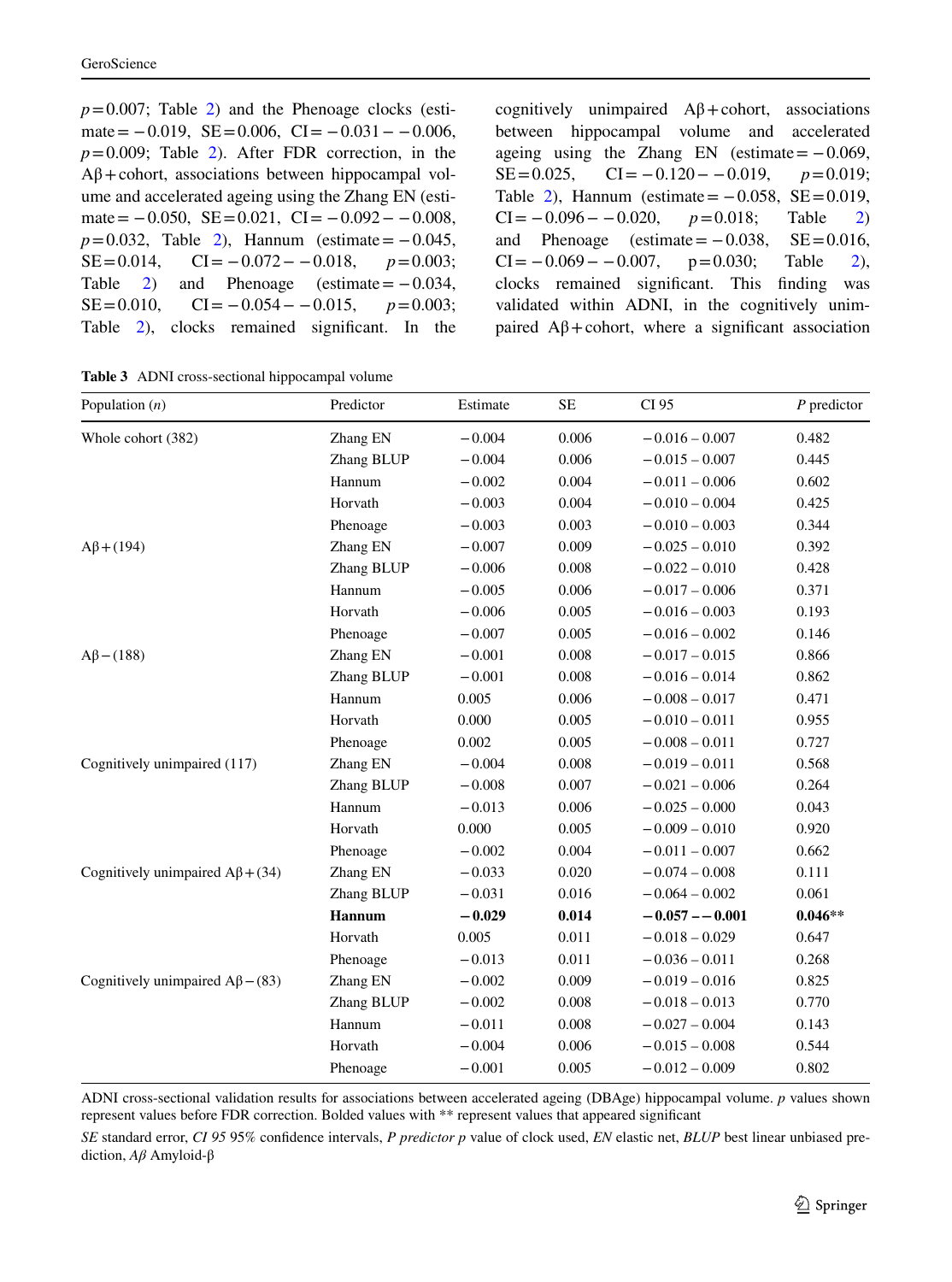was observed between hippocampal volume and accelerated ageing, using the Hannum clock (estimate =  $-0.029$ , SE =  $0.014$ ,  $-0.057 - 0.001$ ,  $p=0.046$ ; Table [3\)](#page-10-0). No other associations remained signifcant after FDR correction.

Accelerated biological ageing is associated with longitudinal measures of brain volume

In the whole cohort, nominally signifcant associations were observed between hippocampal volume (Supplementary Table 10) and ventricle volume (Supplementary Table 11, Additional File 1) and accelerated ageing, using the Hannum Clock. In the  $A\beta$ +cohort, nominally significant associations were observed between hippocampal volume and accelerated ageing, using the Hannum clock (Supplementary Table 10). In the cognitively unimpaired cohort, nominally signifcant associations were observed between grey matter volume and accelerated ageing, using the Hannum clock (Supplementary Table 10, Additional File 1). However, no signifcant associations remained after FDR correction.

# **Discussion**

This study aimed to comprehensively investigate several methods of ascertaining DNAm age to determine if accelerated ageing, calculated in two ways (DifAge and DBAge), is associated with cross-sectional measures of cognition and AD-related neuroimaging phenotypes and if an individual's current DNAm age is a predictor of longitudinal changes in the brain and cognition. We report no association of accelerated ageing with brain Aβ burden or measures of cognition and there was no evidence to support the hypothesis that an individual's current DNAm age is a predictor of future changes in either cognition or neuroimaging phenotypes. However, accelerated ageing, when calculated using the Hannum and Phenoage clocks, was associated with cross-sectional measures of hippocampal volume, when assessed across all AIBL participants included. Further analyses showed that accelerated ageing, as determined using the Zhang EN, Hannum and Phenoage clocks, was also associated with hippocampal volume when limited to  $A\beta$ +individuals and likewise when this analysis was further limited to cognitively unimpaired

 $A\beta$ +individuals. However, after validation in the ADNI cohort, signifcant associations between accelerated ageing and hippocampal volume were limited to those derived from the Hannum clock only. In cognitively unimpaired individuals with high brain  $\mathbf{A}\mathbf{B}$ burden, a smaller hippocampal volume was observed in individuals with a larger deviation of biological age from chronological age in both in the AIBL and the ADNI cohort. This relationship may be driven by an elevated brain Aβ burden (Aβ positive) in combination with an advanced biological age and explains why this relationship is not observed in the  $\mathbf{A}\beta$  negative cohorts. There is some evidence to substantiate this by Levine et al. [[29\]](#page-17-0), in their study in which there was an association with age acceleration and  $A\beta$  load. However, it should be noted that this study was performed on post-mortem pre-frontal cortex brain tissue and the results cannot be directly compared. Further research is therefore needed to examine this relationship in more detail.

Whilst not observed in the present study, longitudinal associations between decline in cognition and age acceleration have been previously observed. Results from the Betula study in Sweden demonstrated that episodic memory performance over 15 years was maintained in ageing in those individuals with a lower DNAm age (calculated using the Horvath clock) [\[49](#page-17-20)]. This study included a small sample size of 52 participants and a low participant baseline age (55–65 years), both of which may account for the difference in their fndings. In a twin study investigating the relationship between age acceleration and cognitive impairment, Vaccarino et al. [\[50](#page-17-21)] showed a faster rate of decline in cognition in individuals who had an older DNAm age (calculated using the Horvath clock) relative to their twin, over an average of 11.5 years. Moreover, this study only included men, and it has been demonstrated that men have a greater age acceleration than women [\[51](#page-17-22)]. In a recent study, Beydoun et al. [\[52](#page-17-23)] found an association between accelerated age and decline in attention and visuospatial/visuoconstruction ability, in men but not women, using the Hannum clock. In contrast to the study presented here, which focussed on the PACC as a measure of global cognitive decline, Beydoun et al. [\[52](#page-17-23)] and Degerman et al. [[49\]](#page-17-20) used domain specific measures which may not be directly comparable. Additionally, a constraint of their analysis, and likely their fndings, was the inclusion of two timepoints for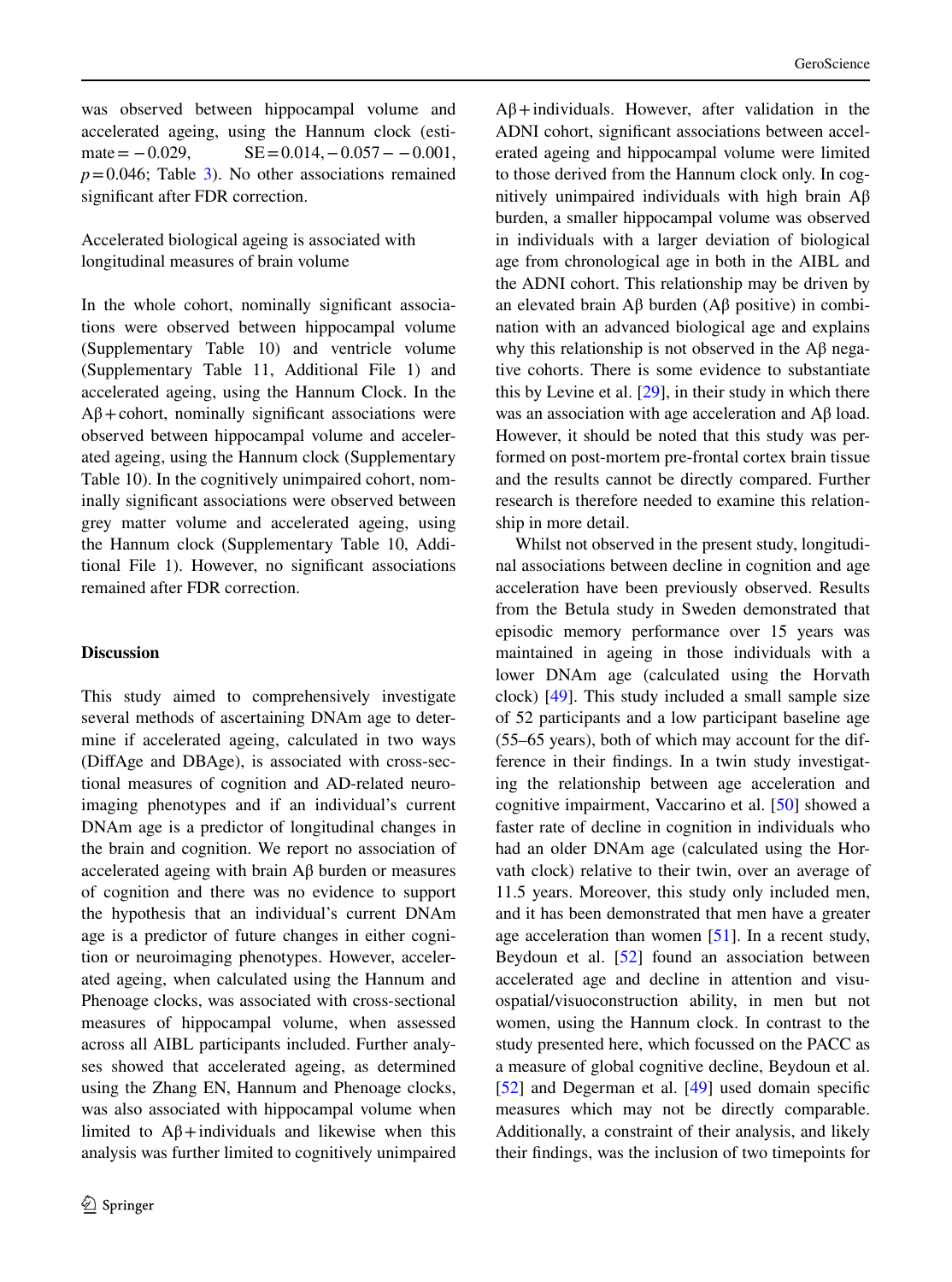the cognitive outcomes of interest, and though they report signifcant fndings, these could be due to random variations in cognitive performance rather than a meaningful decline over time [\[52](#page-17-23)]. In the Lothian Birth Cohort, age acceleration (calculated using the Horvath clock) was associated with cross-sectional measures of lower cognition (general fuid type intelligence derived from the Wechsler Adult Intelligence Scale- $III^{UK}$ ), weaker grip strength and poorer lung function [\[53](#page-17-24)]. A lack of longitudinal association may have been caused by the relatively short follow-up time (6 years), where only small changes in cognition occurred [[53\]](#page-17-24).

Similar to studies assessing relationships with cognition, there is also a lack of consistency across studies with respect to neuroimaging phenotypes. Further, there is very limited research with regard to the association of accelerated ageing and neuroimaging phenotypes. To our knowledge, this is the frst study to uncover an association between age acceleration and reduced hippocampal volume and specifcally only in preclinical AD and not with ageing in the absence of disease (brain  $Aβ$ ). A small number of other studies have investigated the association of age acceleration and neuroimaging measures with varied results. Hodgson et al. [\[54](#page-17-25)] observed that with increasing age acceleration (calculated using the Horvath clock), white matter integrity, both locally and within specifc regions of the brain, decreased. Similarly, Hillary et al. [\[55](#page-17-26)] observed that higher DNAm age (calculated using the GrimAge clock) was signifcantly associated with decreased overall brain volume (white and grey matter) and increased white matter hyperintensities. In the current study, nominally signifcant associations between age acceleration and an increase in ventricle volume were observed in the AIBL cohort, which is indicative of an overall smaller brain volume. Levine et al. [[29\]](#page-17-0) demonstrated that age acceleration was associated with difuse plaques, neuritic plaques, Aβ burden and a trend towards an association with neurofbrillary tangles. Chouliaras et al. [[56\]](#page-17-27) utilised the Whitehall II imaging sub-study and observed a signifcant association between accelerated age (calculated using the Hannum clock) and MRI measures; global measure of fractional anisotropy and decreased mean difusivity, which appeared to be in the opposite direction of similar studies [\[57](#page-17-28)]. As is evident, it is hard to compare the results of studies that investigate associations with age acceleration

clocks are good at predicting age, there is some evidence to suggest that bespoke clocks that are more disease and/or outcome/phenotype-specifc would be better suited for assessing pathological changes and disease progression in unavailable tissue, such as the

brain [\[59](#page-18-0), [60](#page-18-1)]. For example, Grodstein et al. compared the performance of an epigenetic clock trained in cortex to clocks trained in blood, with stronger associations present across all outcomes of interest in the clock trained in brain tissue [[60\]](#page-18-1). Similarly, Porter et al. demonstrated that in clocks trained in specifc tissues, the CpG sites included often lead to poor predictive capabilities in other tissues [\[59](#page-18-0)]. However, one of the overarching aims of the current study was to assess if markers in peripheral blood are truly refective of the same changes as those which are observed in the brain and if blood has the potential to be utilised as a surrogate tissue, as obtaining the tissue of interest, regardless of its performance, is not always feasible. The results presented in this study are robust and provide evidence that supports the role of epigenetic clocks in identifying AD-related phenotypes; however, further research, for example into the efficacy of phenotypic specific epigenetic 'clocks' or profles, is warranted.

due to a lack of consistency in the availability of data between cohorts, as well as study design, outcomes of interest and clock choice. As such, very few fndings have been replicated across more than one study, which increases the potential of false positive fndings

Finally, the limited fndings across studies might be refective of the limitations of the existing clocks themselves. It should be noted that whilst epigenetic

being published [\[58](#page-17-29)].

#### **Limitations**

A limitation of this study is that our age acceleration measures were derived from DNA extracted from whole blood and not brain tissue. However, it has previously been demonstrated that age-related DNA changes are conserved across tissue and cell types [\[11](#page-16-9), [61](#page-18-2)]. Additionally, it is evidenced in several disorders including Huntington's disease [\[22](#page-16-20)], Down syndrome [\[16](#page-16-14)] and HIV infections [\[19](#page-16-17)] that age acceleration can be observed in both blood and brain tissue. Furthermore, there is a strong correlation between epigenetic profles of diferent tissues sampled from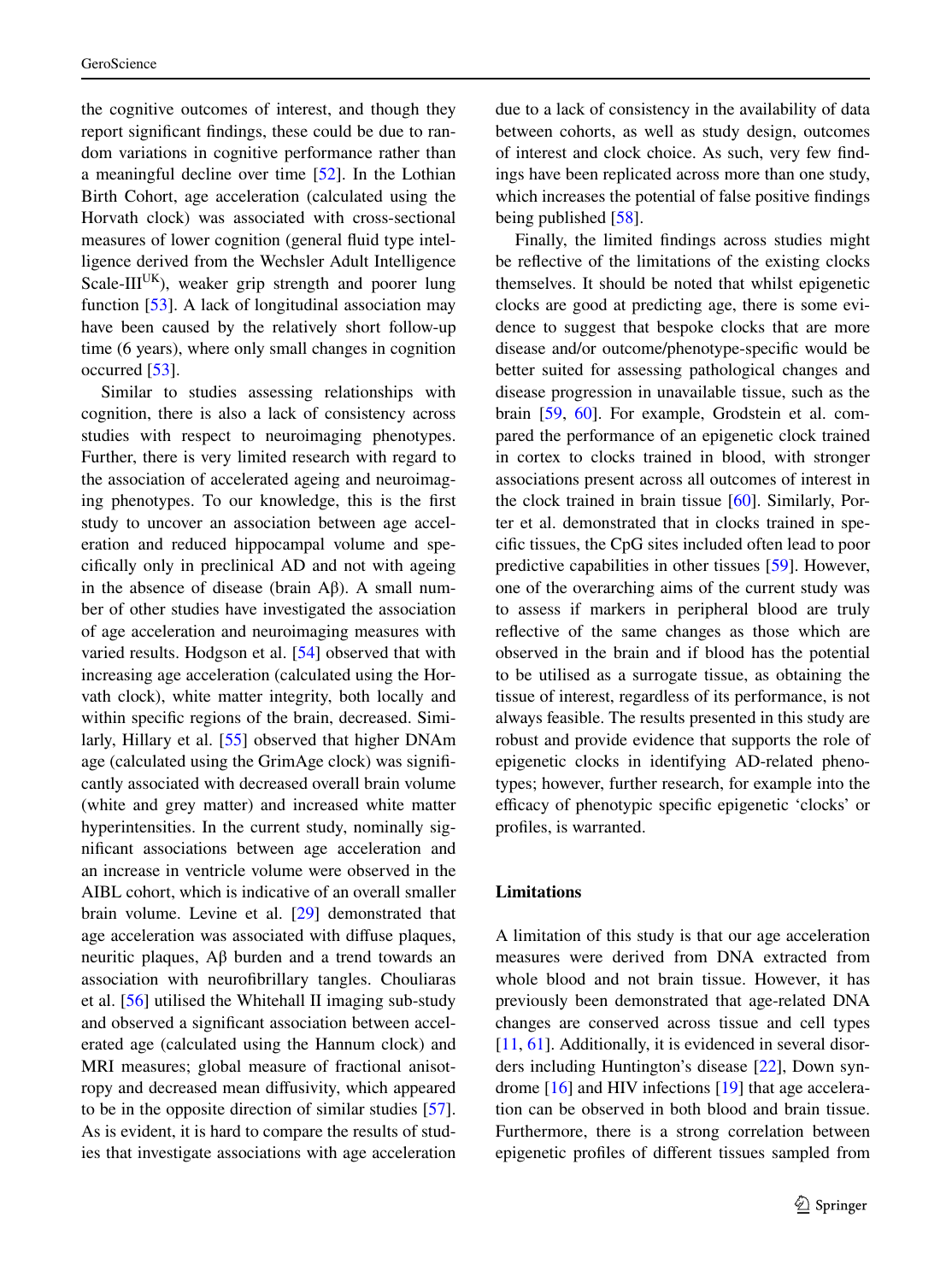the same individual, with the observed correlation between blood and brain methylation being higher than the correlation for gene expression  $[11, 61]$  $[11, 61]$  $[11, 61]$  $[11, 61]$ . This study was performed in the AIBL cohort and validated in the ADNI cohort, both of which are representative of a predominantly Caucasian population. As such, these fndings should be replicated in ethnically diverse cohorts to determine whether the methods are applicable to more generalised populations. As well, due to the voluntary nature of the AIBL and ADNI studies, the outcome are cohorts that are highly educated, and any observations made here might not be observed in general populations. Additionally, within the cohorts, there is an overrepresentation of samples collected in the later stages of life, and with this, there is a relatively narrow age range at the higher age spectrum. This has previously been observed to potentially infuence the calculation of age estimates, specifcally through the underestimation of age  $[62-64]$  $[62-64]$ . Even though the EPIC chip is currently the most comprehensive array chip available, it only assesses  $\sim$  3% of CpG sites within the genome, it is possible that the CpGs present do not probe some of the most biologically informative sites. As well, the more biologically informative CpG sites may have not been selected by the modelling algorithms as they did not correlate well with chronological age.

# **Conclusion**

This study is one of only a few which has examined cross-sectional and longitudinal changes in cognitive function and the neuroimaging phenotypes of volumetric MRI and Amyloid-β PET as a function of age acceleration. Further, it is the frst to assess and compare multiple methodologies for the calculation of age acceleration in two well-characterised longitudinal ageing cohorts. Although we were only able to identify an association of age acceleration with crosssectional hippocampal volume, our study is strengthened by the use of a comprehensive set of epigenetic clocks, derived using the best genome-wide DNA methylation array currently available. Our results contribute to a growing literature that supports the role of epigenetic modifcations in ageing and Alzheimer's disease-related phenotypes. Due to their potentially reversible nature, epigenetic modifcations may

provide a powerful means for a therapeutic target and prevention and intervention strategies in ageing and age-related diseases, such as Alzheimer's disease.

**Acknowledgements** We thank all the investigators within the AIBL who contributed to the design and implementation of the resource and/or provided data but did not actively participate in the development, analysis, interpretation or writing of this current study. A complete listing of AIBL investigators can be found at [https://aibl.csiro.au/about/aibl-research-team/.](https://aibl.csiro.au/about/aibl-research-team/)

Australian Imaging, Biomarkers and Lifestyle (AIBL) Study\* \*

Data used in the preparation of this article was obtained from the Australian Imaging Biomarkers and Lifestyle fagship study of ageing (AIBL) funded by the Commonwealth Scientifc and Industrial Research Organisation (CSIRO). The AIBL investigators, unless listed, contributed data but did not participate in analysis or writing of this report. AIBL researchers are listed at [www.aibl.csiro.au](http://www.aibl.csiro.au).

Christopher Fowler<sup>11</sup>, Stephanie R. Rainey-Smith<sup>14,15,16</sup>, Sabine Bird<sup>14</sup>, Julia Bomke<sup>7</sup>, Pierrick Bourgeat<sup>7</sup>, Belinda M. Brown<sup>15</sup>, Samantha C. Burnham<sup>1,5</sup>, Ashley I. Bush<sup>11</sup>, Carolyn Chadunow<sup>11</sup>, Steven Collins<sup>11</sup>, James Doecke<sup>1,7</sup>, Vincent Dore<sup>5,6</sup>, Kathryn A. Ellis<sup>11,17,18</sup>, Lis Evered<sup>19</sup>, Amir Fazlollahi<sup>5</sup>, Jurgen Fripp<sup>5</sup>, Samantha L. Gardener<sup>14</sup>, Simon Gibson<sup>5</sup>, Robert Grenfell<sup>5</sup>, Elise Harrison<sup>11</sup>, Richard Head<sup>5</sup>, Liang Jin<sup>11</sup>, Adrian Kamer<sup>11</sup>, Fiona Lamb<sup>6</sup>, Nicola T. Lautenschlager<sup>17</sup>, Simon M. Laws<sup>1,2,4</sup>, Qiao-Xin Li<sup>11</sup>, Lucy Lim<sup>14</sup>, Yen Ying Lim<sup>8,11</sup>, Andrea Louey<sup>11</sup>, S. Lance Macaulay<sup>5</sup>, Lucy Mackintosh<sup>11</sup>, Ralph N. Martins<sup>14,20</sup>, Paul Maruff<sup>11,12</sup>, Colin L. Masters<sup>11</sup>, Simon McBride<sup>5</sup>, Lidija Milicic<sup>1,2</sup>, Kelly Pertile<sup>11</sup>, Tenielle Porter<sup>1,2,4</sup>, Morgan Radler<sup>11</sup>, Joanne Robertson<sup>11</sup>, Mark Rodrigues<sup>14</sup>, Christopher C. Rowe<sup>6,11</sup>, Rebecca Rumble<sup>11</sup>, Olivier Salvado<sup>21</sup>, Greg Savage<sup>22</sup>, Rosita Shishegar<sup>5,8</sup>, Brendan Silbert<sup>19</sup>, Magdalene Soh<sup>14</sup>, Hamid R. Sohrabi<sup>15,20</sup>, Kevin Taddei<sup>14</sup>, Tania Taddei<sup>14</sup>, Christine Thai<sup>11</sup>, Brett Trounson<sup>11</sup>, Regan Tyrrell<sup>6</sup>, Michael Vacher<sup>1,2,3</sup>, Shiji Varghese<sup>11</sup>, Victor L. Villemagne<sup>1,6,13</sup>, Michael Weinborn<sup>14,16</sup>, Michael Woodward<sup>23</sup>, Ying Xia<sup>7</sup>, David Ames<sup>11,18,24</sup>

<sup>1</sup> Centre for Precision Health, Edith Cowan University, Joondalup 6027, Western Australia. <sup>2</sup>Collaborative Genomics and Translation Group, School of Medical and Health Sciences, Edith Cowan University, Joondalup 6027, Western Australia. <sup>3</sup>CSIRO Health and Biosecurity, Australian e-Health Research Centre, Floreat 6014, Western Australia. <sup>4</sup>School of Pharmacy and Biomedical Sciences, Faculty of Health Sciences, Curtin Health Innovation Research Institute, Curtin University, Bentley, 6102, Western Australia. <sup>5</sup> Australian e-Health Research Centre, CSIRO, Parkville 3052, Victoria, Australia. <sup>6</sup>Department of Molecular Imaging & Therapy and Centre for PET, Austin Health, Heidelberg, Victoria, Australia. <sup>7</sup> Australian e-Health Research Centre, CSIRO, Herston 4029, Queensland, Australia. <sup>8</sup>School of Psychological Sciences and Turner Institute for Brain and Mental Health, Monash University, Melbourne, VIC, Australia. <sup>11</sup>Florey Institute of Neuroscience and Mental Health, The University of Melbourne, Parkville 3052, VIC, Australia. <sup>12</sup>Cogstate Ltd., Melbourne, VIC, Australia. <sup>13</sup>Department of Psychiatry, University of Pittsburgh, Pittsburgh, PA, USA. <sup>14</sup>School of Medical and Health Sciences, Edith Cowan University, Joondalup, WA, Australia. 15Murdoch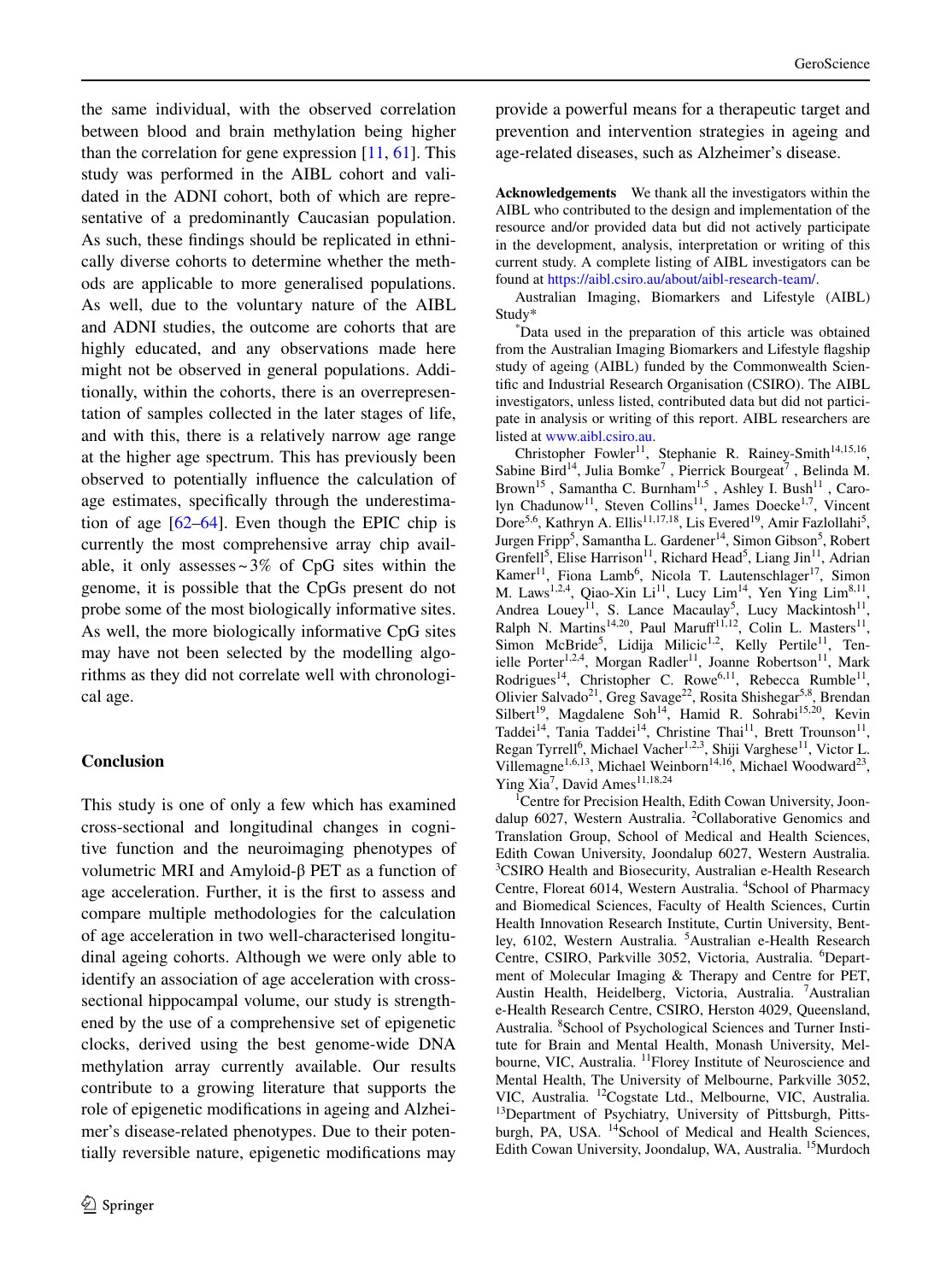University, Murdoch, WA, Australia. <sup>16</sup>School of Psychological Science, University of Western Australia, Crawley, WA, Australia. 17University of Melbourne Academic Unit for Psychiatry of Old Age, Parkville, VIC, Australia. 18Melbourne School of Psychological Sciences, Melbourne, VIC, Australia. <sup>19</sup>Department of Anaesthesia and Acute Pain Medicine, St Vincent' s Hospital Melbourne, Victoria Parade, Fitzroy, VIC, Australia. <sup>20</sup>Department of Biomedical Sciences, Macquarie University, North Ryde, NSW, Australia. <sup>21</sup>CSIRO Data61, Brisbane, QLD, Australia. <sup>22</sup>Department of Psychology, Macquarie University, Sydney, NSW, Australia. <sup>23</sup>Department of Geriatric Medicine Austin Hospital, Heidelberg, VIC, Australia. <sup>24</sup>National Ageing Research Institute (NARI), Parkville, VIC, Australia

Alzheimer's Disease Neuroimaging Initiative (ADNI)#

# Data used in preparation of this article were obtained from the Alzheimer's Disease Neuroimaging Initiative (ADNI) database (adni.loni.usc.edu). As such, the investigators within the ADNI contributed to the design and implementation of ADNI and/or provided data but did not participate in analysis or writing of this report. A complete listing of ADNI investigators can be found at: [http://adni.loni.usc.edu/wp-content/uploads/how\\_](http://adni.loni.usc.edu/wp-content/uploads/how_to_apply/ADNI_Acknowledgement_List.pdf) [to\\_apply/ADNI\\_Acknowledgement\\_List.pdf](http://adni.loni.usc.edu/wp-content/uploads/how_to_apply/ADNI_Acknowledgement_List.pdf).

Michael Weiner<sup>25</sup>, Paul Aisen<sup>26</sup>, Ronald Petersen<sup>27</sup>, Clifford R. Jack Jr<sup>27</sup>, William Jagust<sup>28</sup>, John Q. Trojanowki<sup>29</sup>, Arthur W. Toga<sup>30</sup>, Laurel Beckett<sup>31</sup>, Robert C. Green<sup>32</sup>, Andrew J. Saykin<sup>33</sup>, John C. Morris<sup>10</sup>, Leslie M. Shaw<sup>29</sup>, Enchi Liu<sup>34</sup>, Tom Montine<sup>35</sup>, Ronald G. Thomas<sup>26</sup>, Michael Donohue<sup>26</sup>, Sarah Walter<sup>26</sup>, Devon Gessert<sup>26</sup>, Tamie Sather<sup>26</sup>, Gus Jiminez<sup>26</sup>, Danielle Harvey<sup>31</sup>, Matthew Bernstein<sup>26</sup>, Nick Fox<sup>36</sup>, Paul Thompson<sup>37</sup>, Norbert Schuff<sup>38</sup>, Charles DeCArli<sup>31</sup>, Bret Borowski<sup>27</sup>, Jeff Gunter<sup>27</sup>, Matt Senjem<sup>27</sup>, Prashanthi Vemuri<sup>27</sup>, David Jones<sup>27</sup>, Kejal Kantarci<sup>27</sup>, Chad Ward<sup>27</sup>, Robert A. Koeppe<sup>39</sup>, Norm Foster<sup>40</sup>, Eric M. Reiman<sup>41</sup>, Kewei Chen<sup>41</sup>, Chet Mathis<sup>42</sup>, Susan Landau<sup>28</sup>, Nigel J. Cairns<sup>43</sup>, Erin Householder<sup>30</sup>, Lisa Taylor Reinwald<sup>43</sup>, Virginia Lee<sup>44</sup>, Magdalena Korecka<sup>44</sup>, Michal Figurski<sup>44</sup>, Karen Crawford<sup>30</sup>, Scott Neu<sup>30</sup>, Tatiana M. Foroud<sup>33</sup>, Steven Potkin<sup>45</sup>, Li Shen<sup>33</sup>, Faber Kelley<sup>33</sup>, Sungeun Kim<sup>33</sup>, Kwangsik Nho<sup>33</sup>, Zaven Kachaturian<sup>46</sup>, Richard Frank<sup>47</sup>, Peter J. Snyder<sup>48</sup>, Susan Molchan<sup>49</sup>, Jeffrey Kaye<sup>50</sup>, Joseph Quinn<sup>50</sup>, Betty Lind<sup>50</sup>, Raina Carter<sup>50</sup>, Sara Dolen<sup>50</sup>, Lon S. Schneider<sup>30</sup>, Sonia Pawluczyk<sup>30</sup>, Mauricio Beccera<sup>30</sup>, Liberty Teodoro<sup>30</sup>, Bryan M. Spann<sup>30</sup>, James Brewer<sup>26</sup>, Helen Vanderswag<sup>26</sup>, Adam Fleisher<sup>26</sup>, Judith L. Heidebrink<sup>39</sup>, Joanne L. Lord<sup>39</sup>, Ronald Petersen<sup>27</sup>, Sara S. Mason<sup>27</sup>, Colleen S. Albers<sup>27</sup>, David Knopman<sup>27</sup>, Kris Johnson<sup>27</sup>, Rachelle S. Doody<sup>51</sup>, Javier Villanueva Meyer<sup>51</sup>, Munir Chowdhury<sup>51</sup>, Susan Rountree<sup>51</sup>, Mimi Dang<sup>51</sup>, Yaakov Stern<sup>52</sup>, Lawrence S. Honig<sup>52</sup>, Karen L. Bell<sup>52</sup>, Beau Ances<sup>43</sup>, Maria Carroll<sup>43</sup>, Sue Leon<sup>43</sup>, Erin Householder<sup>43</sup>, Mark A. Mintun<sup>43</sup>, Stacy Schneider<sup>43</sup>, Angela OliverNG<sup>53</sup>, Randall Griffith<sup>53</sup>, David Clark<sup>53</sup>, David Geldmacher<sup>53</sup>, John Brockington<sup>53</sup>, Erik Roberson<sup>53</sup>, Hillel Grossman<sup>54</sup>, Effie Mitsis<sup>54</sup>, Leyla deToledo-Morrell<sup>55</sup>, Raj C. Shah<sup>55</sup>, Ranjan Duara<sup>56</sup>, Daniel Varon<sup>56</sup>, Maria T. Greig<sup>56</sup>, Peggy Roberts<sup>56</sup>, Marilyn Albert<sup>57</sup>, Chiadi Onyike<sup>57</sup>, Daniel D'Agostino  $II^{57}$ , Stephanie Kielb<sup>57</sup>, James E. Galvin<sup>58</sup>, Dana M. Pogorelec<sup>58</sup>, Brittany Cerbone<sup>58</sup>, Christina A. Michel<sup>58</sup>, Henry Rusinek<sup>58</sup>, Mony J. de Leon<sup>58</sup>, Lidia Glodzik<sup>58</sup>, Susan De Santi<sup>58</sup>, P. Murali Doraiswamy<sup>59</sup>, Jeffrey R. Petrella<sup>59</sup>, Terence Z. Wong<sup>59</sup>, Steven E. Arnold<sup>29</sup>, Jason H. Karlawish<sup>29</sup>, David A. Wolk<sup>42</sup>, Charles D. Smith<sup>60</sup>, Greg Jicha<sup>60</sup>, Peter Hardy<sup>60</sup>, Partha Sinha<sup>60</sup>, Elizabeth Oates<sup>60</sup>, Gary Conrad<sup>60</sup>, Oscar L. Lopez<sup>42</sup>, MaryAnn Oakley<sup>42</sup>, Donna M. Simpson<sup>42</sup>, Anton P. Porsteinsson<sup>61</sup>, Bonnie S. Goldstein<sup>61</sup>, Kim Martin<sup>61</sup>, Kelly M. Makino<sup>61</sup>, M. Saleem Ismail<sup>61</sup>, Connie Brand<sup>61</sup>, Ruth A. Mulnard<sup>45</sup>, Gaby Thai<sup>45</sup>, Catherine Mc Adams Ortiz<sup>45</sup>, Kyle Womack<sup>62</sup>, Dana Mathews<sup>62</sup>, Mary Quiceno<sup>62</sup>, Ramon Diaz Arrastia<sup>62</sup>, Richard King<sup>62</sup>, Myron Weiner<sup>62</sup>, Kristen Martin Cook<sup>62</sup>, Michael DeVous<sup>62</sup>, Allan I. Levey<sup>63</sup>, James J. Lah<sup>63</sup>, Janet S. Cellar<sup>63</sup>, Jeffrey M. Burns<sup>64</sup>, Heather S. Anderson<sup>64</sup>, Russell H. Swerdlow<sup>64</sup>, Liana Apostolova<sup>65</sup>, Kathleen Tingus<sup>65</sup>, Ellen Woo<sup>65</sup>, Daniel H. S. Silverman<sup>65</sup>, Po H. Lu<sup>65</sup>, George Bartzokis<sup>65</sup>, Neill R. Graff Radford<sup>66</sup>, Francine ParfittH<sup>66</sup>, Tracy Kendall<sup>66</sup>, Heather Johnson<sup>66</sup>, Martin R. Farlow<sup>33</sup>, Ann Marie Hake<sup>33</sup>, Brandy R. Matthews<sup>33</sup>, Scott Herring<sup>33</sup>, Cynthia Hunt<sup>33</sup>, Christopher H. van Dyck<sup>67</sup>, Richard E. Carson<sup>67</sup>, Martha G. MacAvoy<sup>67</sup>, Howard Chertkow<sup>68</sup>, Howard Bergman<sup>68</sup>, Chris Hosein<sup>68</sup>, Sandra Black<sup>69</sup>, Bojana Stefanovic<sup>69</sup>, Curtis Caldwell<sup>69</sup>, Ging Yuek Robin Hsiung<sup>70</sup>, Howard Feldman<sup>70</sup>, Benita Mudge<sup>70</sup>, Michele Assaly Past<sup>70</sup>, Andrew Kertesz<sup>71</sup>, John Rogers<sup>71</sup>, Dick Trost<sup>71</sup>, Charles Bernick<sup>72</sup>, Donna Munic<sup>72</sup>, Diana Kerwin<sup>73</sup>, Marek Marsel Mesulam<sup>73</sup>, Kristine Lipowski<sup>73</sup>, Chuang Kuo Wu<sup>73</sup>, Nancy Johnson<sup>73</sup>, Carl Sadowsky<sup>74</sup>, Walter Martinez<sup>74</sup>, Teresa Villena<sup>74</sup>, Raymond Scott Turner<sup>75</sup>, Kathleen Johnson<sup>75</sup>, Brigid Reynolds<sup>75</sup>, Reisa A. Sperling<sup>32</sup>, Keith A. Johnson<sup>32</sup>, Gad Marshall<sup>32</sup>, Meghan Frey<sup>32</sup>, Jerome Yesavage<sup>76</sup>, Joy L. Taylor<sup>76</sup>, Barton Lane<sup>76</sup>, Allyson Rosen<sup>76</sup>, Jared Tinklenberg<sup>76</sup>, Marwan N. Sabbagh<sup>77</sup>, Christine M. Belden<sup>77</sup>, Sandra A. Jacobson<sup>77</sup>, Sherye A. Sirrel<sup>77</sup>, Neil Kowall<sup>78</sup>, Ronald Killiany<sup>78</sup>, Andrew E. Budson<sup>78</sup>, Alexander Norbash<sup>78</sup>, Patricia Lynn Johnson<sup>78</sup>, Thomas O. Obisesan<sup>79</sup>, Saba Wolday<sup>79</sup>, Joanne Allard<sup>79</sup>, Alan Lerner<sup>80</sup>, Paula Ogrocki<sup>80</sup>, Leon Hudson<sup>80</sup>, Evan Fletcher<sup>81</sup>, Owen Carmichael<sup>81</sup>, John Olichney<sup>81</sup>, Charles DeCarli<sup>81</sup>, Smita Kittur<sup>82</sup>, Michael Borrie<sup>83</sup>, T. Y. Lee<sup>83</sup>, Rob Bartha<sup>83</sup>, Sterling Johnson<sup>84</sup>, Sanjay Asthana<sup>84</sup>, Cynthia M. Carlsson<sup>84</sup>, Steven G. Potkin<sup>85</sup>, Adrian Preda<sup>85</sup>, Dana Nguyen<sup>85</sup>, Pierre Tariot<sup>41</sup>, Adam Fleisher<sup>41</sup>, Stephanie Reeder<sup>41</sup>, Vernice Bates<sup>86</sup>, Horacio Capote<sup>86</sup>, Michelle Rainka<sup>86</sup>, Douglas W. Scharre<sup>87</sup>, Maria Kataki<sup>87</sup>, Anahita Adeli<sup>87</sup>, Earl A. Zimmerman<sup>88</sup>, Dzintra Celmins<sup>88</sup>, Alice D. Brown<sup>88</sup>, Godfrey D. Pearlson<sup>89</sup>, Karen Blank<sup>89</sup>, Karen Anderson<sup>89</sup>, Robert B. Santulli<sup>90</sup>, Tamar J. Kitzmiller<sup>90</sup>, Eben S. Schwartz<sup>90</sup>, Kaycee M. SinkS<sup>91</sup>, Jeff D. Williamson<sup>91</sup>, Pradeep Garg<sup>91</sup>, Franklin Watkins<sup>91</sup>, Brian R. Ott<sup>92</sup>, Henry Querfurth<sup>92</sup>, Geoffrey Tremont<sup>92</sup>, Stephen Salloway<sup>93</sup>, Paul Malloy<sup>93</sup>, Stephen Correia<sup>93</sup>, Howard J. Rosen<sup>25</sup>, Bruce L. Miller<sup>25</sup>, Jacobo Mintzer<sup>94</sup>, Kenneth Spicer<sup>94</sup>, David Bachman<sup>94</sup>, Elizabether Finger<sup>95</sup>, Stephen Pasternak<sup>95</sup>, Irina Rachinsky<sup>95</sup>, John Rogers<sup>95</sup>, Andrew Kertesz<sup>95</sup>, Dick Drost<sup>95</sup>, Nunzio Pomara<sup>96</sup>, Raymundo Hernando<sup>96</sup>, Antero Sarrael<sup>96</sup>, Susan K. Schultz<sup>97</sup>, Laura L. Boles Ponto<sup>97</sup>, Hyungsub Shim<sup>97</sup>, Karen Elizabeth Smith<sup>97</sup>, Norman Relkin<sup>98</sup>, Gloria Chaing<sup>98</sup>, Lisa Raudin<sup>98</sup>, Amanda Smith<sup>99</sup>, Kristin Fargher<sup>99</sup> & Balebail Ashok Raj<sup>99</sup>

25UC San Francisco, San Francisco, CA, USA. 26University of California San Diego, San Diego, CA, USA. <sup>27</sup>Mayo Clinic, Rochester, NY, USA. 28UC Berkeley, Berkeley, CA, USA. 29University of Pennsylvania, Philadelphia, PA, USA. 30University of Southern California, Los Angeles, CA, USA. <sup>31</sup>UC Davis, Davis, CA, USA. <sup>32</sup>Brigham and Women's Hospital, Harvard Medical School, Boston, MA, USA. <sup>33</sup>Indiana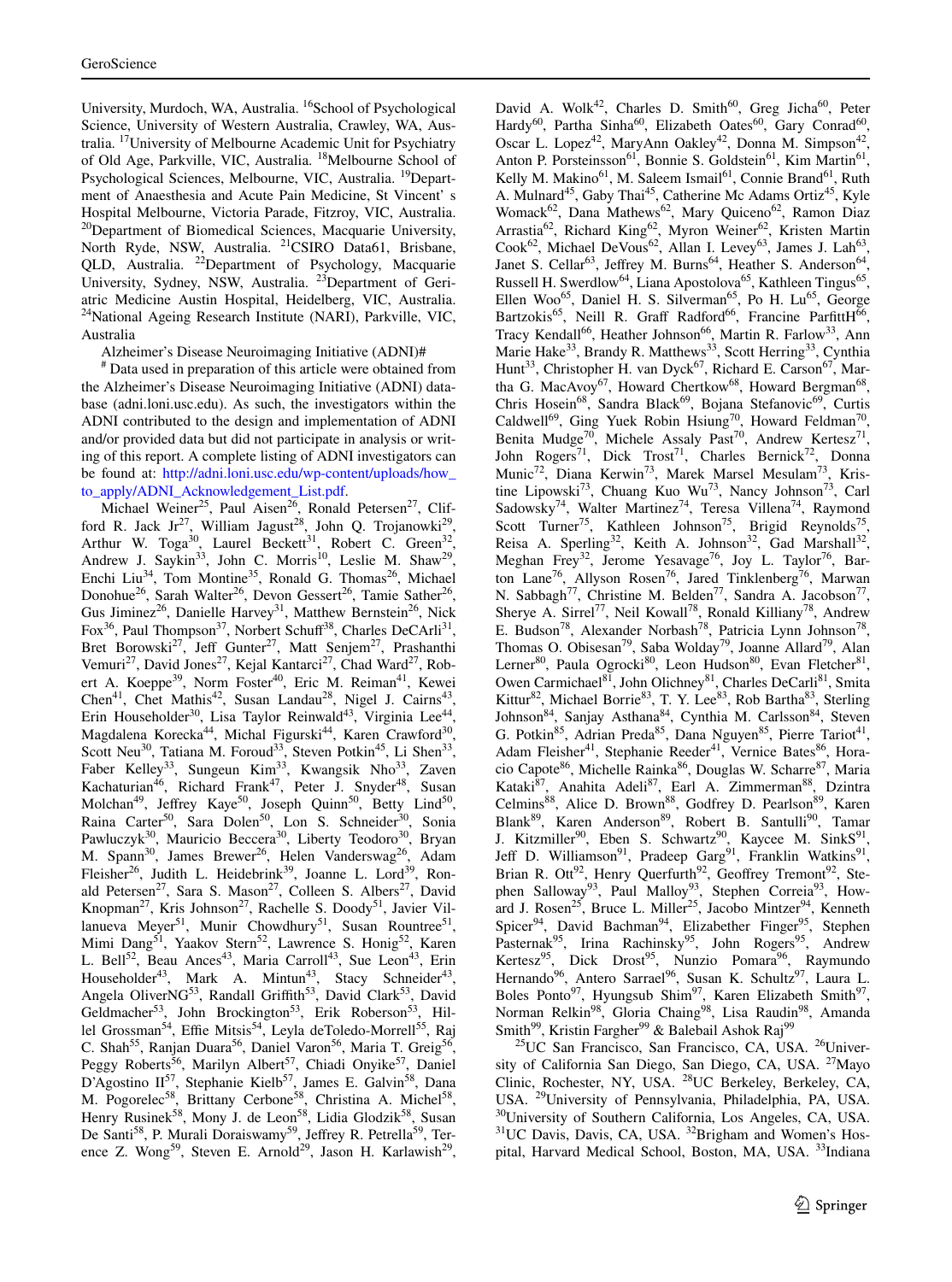University, Bloomington, IND, USA. 34Janssen Alzheimer Immunotherapy, South San Francisco, CA, USA. 35University of Washington, Seattle, WA, USA. <sup>36</sup>University of London, London, UK. 37USC School of Medicine, Los Angeles, CA, USA. 38UCSF MRI, San Francisco, CA, USA. 39University of Michigan, Ann Arbor, MI, USA. 40University of Utah, Salt Lake City, UT, USA. <sup>41</sup>Banner Alzheimer's Institute, Phoenix, AZ, USA.  $^{42}$ University of Pittsburgh, Pittsburgh, PA, USA. <sup>43</sup>Washington University St. Louis, St. Louis, MO, USA. <sup>44</sup>UPenn School of Medicine, Philadelphia, PA, USA. <sup>45</sup>University of California, Irvine, CA, USA. <sup>46</sup>Khachaturian, Radebaugh & Associates, Inc and Alzheimer's Association's Ronald and Nancy Reagan's Research Institute, Chicago, IL, USA. <sup>47</sup>General Electric, Boston, MA, USA. <sup>48</sup>Brown University, Providence, RI, USA. <sup>49</sup>National Institute on Aging/ National Institutes of Health, Bethesda, MD, USA. <sup>50</sup>Oregon Health and Science University, Portland, OR, USA. <sup>51</sup>Baylor College of Medicine, Houston, TX, USA. 52Columbia University Medical Center, New York, NY, USA. <sup>53</sup>University of Alabama Birmingham, Birmingham, MO, USA. 54Mount Sinai School of Medicine, New York, NY, USA. <sup>55</sup>Rush University Medical Center, Chicago, IL, USA. <sup>56</sup>Wien Center, Vienna, Austria. <sup>57</sup>Johns Hopkins University, Baltimore, MD, USA. <sup>58</sup>New York University, New York, NY, USA. <sup>59</sup>Duke University Medical Center, Durham, NC, USA. <sup>60</sup>University of Kentucky, Lexington, KY, USA. <sup>61</sup>University of Rochester Medical Center, Rochester, NY, USA. <sup>62</sup>University of Texas Southwestern Medical School, Dallas, TX, USA. 63Emory University, Atlanta, GA, USA. <sup>64</sup>University of Kansas, Medical Center, Lawrence, KS, USA. <sup>65</sup>University of California, Los Angeles, CA USA. 66Mayo Clinic, Jacksonville, FL, USA. 67Yale University School of Medicine, New Haven, CT, USA. <sup>68</sup>McGill Univ., Montreal Jewish General Hospital, Montreal, WI, USA. 69Sunnybrook Health Sciences, Toronto, ON, Canada. 70U.B.C. Clinic for AD & Related Disorders, British Columbia, BC, Canada. 71Cognitive Neurology St. Joseph's, Toronto, ON, Canada. 72Cleveland Clinic Lou Ruvo Center for Brain Health, Las Vegas, NV, USA. <sup>73</sup>Northwestern University, Evanston, IL, USA. 74Premiere Research Inst Palm Beach Neurology, West Palm Beach, FL, USA. <sup>75</sup>Georgetown University Medical Center, Washington, DC, USA. <sup>76</sup>Stanford University, Santa Clara County, CA, USA. 77Banner Sun Health Research Institute, Sun City, AZ, USA. <sup>78</sup>Boston University, Boston, MA, USA. <sup>79</sup>Howard University, Washington, DC, USA. <sup>80</sup>Case Western Reserve University, Cleveland, OH, USA. <sup>81</sup>University of California, Davis Sacramento, CA, USA. <sup>82</sup>Neurological Care of CNY, New York, NY, USA. 83Parkwood Hospital, Parkwood, CA, USA. <sup>84</sup>University of Wisconsin, Madison, WI, USA. <sup>85</sup>University of California, Irvine BIC, Irvine, CA, USA. <sup>86</sup>Dent Neurologic Institute, Amherst, MA, USA. <sup>87</sup>Ohio State University, Columbus, OH, USA. 88Albany Medical College, Albany, NY, USA. <sup>89</sup>Hartford Hosp, Olin Neuropsychiatry Research Center, Hartford, CT, USA. <sup>90</sup>Dartmouth Hitchcock Medical Center, Albany, NY, USA. <sup>91</sup>Wake Forest University Health Sciences, Winston-Salem, NC, USA. <sup>92</sup>Rhode Island Hospital, Providence, RI, USA. <sup>93</sup>Butler Hospital, Providence, RI, USA. <sup>94</sup>Medical University South Carolina, Charleston, SC, USA. <sup>95</sup>St. Joseph's Health Care, Toronto, ON, Canada. <sup>96</sup>Nathan Kline Institute, Orangeburg, SC, USA. <sup>97</sup>University of Iowa College of Medicine, Iowa City, IA, USA. <sup>98</sup>Cornell

University, Ithaca, NY, USA. <sup>99</sup>University of South Florida: USF Health Byrd Alzheimer's Institute, Tampa, FL, USA.

**Author contribution** TP, SCB, VLV and SML designed the study. LM performed the main analyses. MV, TP, VD, SCB, PB, RS, JD, NJA, RT, PM, CCR, VLV and SML performed preliminary analyses and/or collected or helped with curation of genetic, epigenetic or phenotypic data. TP, VD, SCB, PM, CLM, VLV and SML provided input on the interpretation of results. LM drafted the manuscript with contributions from MV, TP and SML. All authors read, commented and approved the fnal manuscript.

**Funding** Open Access funding enabled and organized by CAUL and its Member Institutions Funding for the AIBL study was provided in part by the study partners (Commonwealth Scientific Industrial and research Organisation (CSIRO), Edith Cowan University (ECU), Mental Health Research Institute (MHRI), National Ageing Research Institute (NARI), Austin Health, CogState Ltd.). The AIBL study has also received support from the National Health and Medical Research Council (NHMRC) and the Dementia Collaborative Research Centres program (DCRC2), as well as funding from the Science and Industry Endowment Fund (SIEF) and the Cooperative Research Centre (CRC) for Mental Health—funded through the CRC Program, an Australian Government Initiative. Funding for this research was also supported through a NHMRC grant (GNT1161706) awarded to SML. Some of the DNAm data were generated by funding by the from the National Health and Medical Research Council (NHMRC) Boosting Dementia Research Grant (1151854) linked to the Joint Programming Neurodegenerative Disease (JPND) BRAIN-MEND grant awarded to NA, SML. These data are available from the GEO repository accession number GSE153712.

**Data availability** All AIBL data, and that specifc to this study, is publicly accessible to all interested parties through an Expression of Interest procedure and is governed by the AIBL Data Use Agreement (aibl.csiro.au/awd). AIBL DNAm data are available from the GEO repository accession number GSE153712. All data derived from the ADNI cohort, and that specifc to this study, are available to researchers by request as outlined in the ADNI access policy (adni.loni.usc.edu).

# **Declarations**

**Ethics approval and consent to participate** Informed written consent was given by all volunteers, and ethics approvals have been granted by the institutional ethics committees of Austin Health, St. Vincent's Health, Hollywood Private Hospital and Edith Cowan University for the AIBL study. The institutional review boards of all participating ADNI sites reviewed and approved the data collection protocols provided by ADNI.

**Consent for publication** Not applicable.

**Competing interests** The authors declare no competing interests.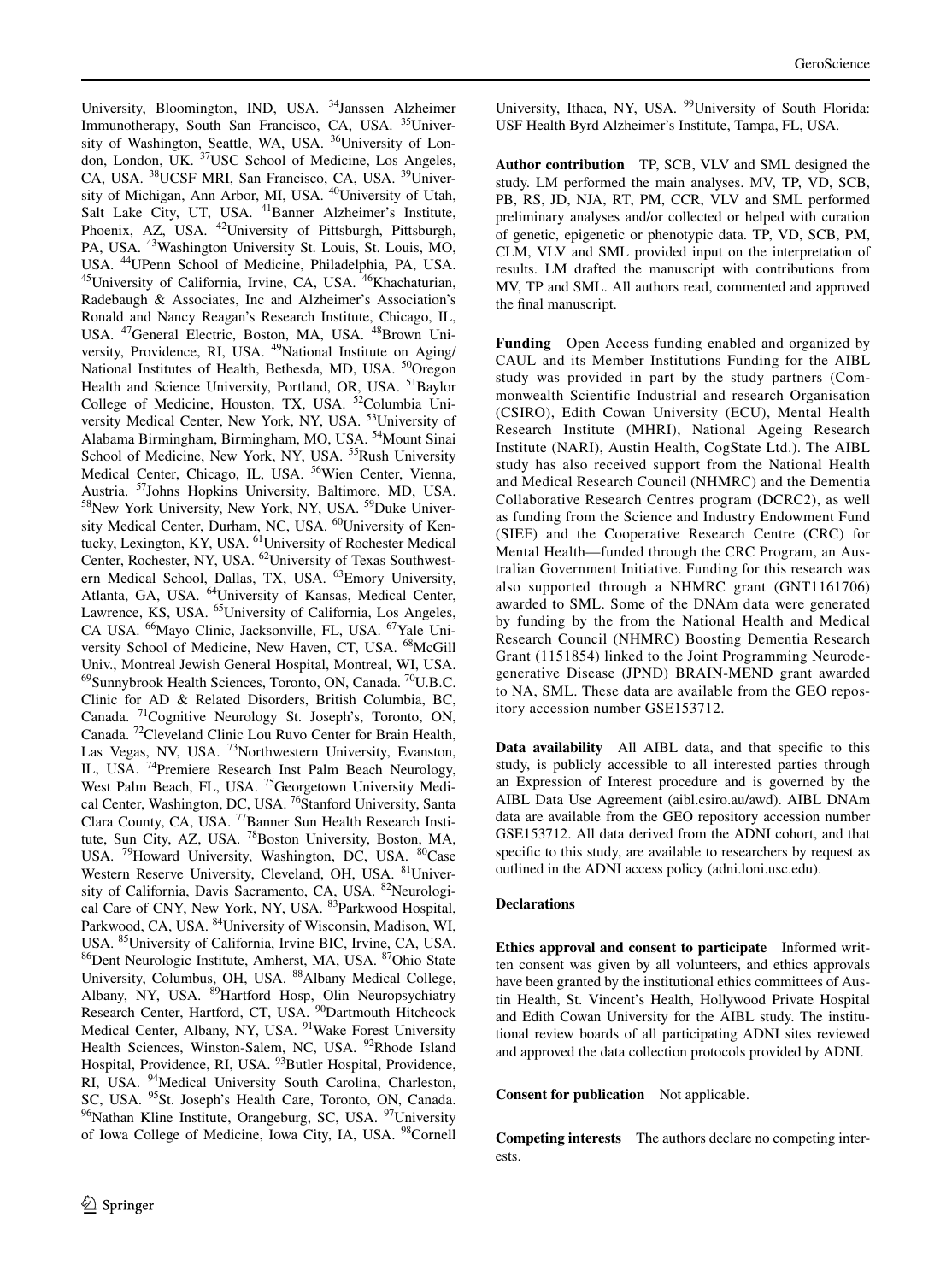**Open Access** This article is licensed under a Creative Commons Attribution 4.0 International License, which permits use, sharing, adaptation, distribution and reproduction in any medium or format, as long as you give appropriate credit to the original author(s) and the source, provide a link to the Creative Commons licence, and indicate if changes were made. The images or other third party material in this article are included in the article's Creative Commons licence, unless indicated otherwise in a credit line to the material. If material is not included in the article's Creative Commons licence and your intended use is not permitted by statutory regulation or exceeds the permitted use, you will need to obtain permission directly from the copyright holder. To view a copy of this licence, visit <http://creativecommons.org/licenses/by/4.0/>.

#### **References**

- <span id="page-16-0"></span>1. López-Otín C, Blasco MA, Partridge L, Serrano M, Kroemer G. The hallmarks of aging. Cell. 2013;153(6):1194–217.
- <span id="page-16-1"></span>2. Zampieri M, Ciccarone F, Calabrese R, Franceschi C, Bürkle A, Caiafa P. Reconfguration of DNA methylation in aging. Mech Ageing Dev. 2015;151:60–70.
- <span id="page-16-2"></span>3. Xiao F-H, Kong Q-P, Perry B, He Y-H. Progress on the role of DNA methylation in aging and longevity. Brief Funct Genom. 2016;15(6):454–9.
- <span id="page-16-3"></span>4. Christiansen L, Lenart A, Tan Q, Vaupel JW, Aviv A, McGue M, et al. DNA methylation age is associated with mortality in a longitudinal Danish twin study. Aging Cell. 2016;15(1):149–54.
- <span id="page-16-4"></span>5. Bell CG, Xia Y, Yuan W, Gao F, Ward K, Roos L, et al. Novel regional age-associated DNA methylation changes within human common disease-associated loci. Genome Biol. 2016;17(1):193.
- 6. Rakyan VK, Down T, Maslau S, Andrew T, Yang T-P, Beyan H, et al. Human aging-associated DNA hypermethylation occurs preferentially at bivalent chromatin domains. Genome Res. 2010;20(4):434–9.
- <span id="page-16-5"></span>7. Spiers H, Hannon E, Wells S, Williams B, Fernandes C, Mill J. Age-associated changes in DNA methylation across multiple tissues in an inbred mouse model. Mech Ageing Dev. 2016;154:20–3.
- <span id="page-16-6"></span>8. Bell CG, Lowe R, Adams PD, Baccarelli AA, Beck S, Bell JT, et al. DNA methylation aging clocks: challenges and recommendations. Genome Biol. 2019;20(1):249.
- <span id="page-16-7"></span>9. Bocklandt S, Lin W, Sehl ME, Sánchez FJ, Sinsheimer JS, Horvath S, et al. Epigenetic predictor of age. PLoS ONE. 2011;6(6):e14821.
- <span id="page-16-8"></span>10. Hannum G, Guinney J, Zhao L, Zhang L, Hughes G, Sadda S, et al. Genome-wide methylation profles reveal quantitative views of human aging rates. Mol Cell. 2013;49(2):359–67.
- <span id="page-16-9"></span>11 Horvath S. DNA methylation age of human tissues and cell types. Genome Biol. 2013;14(10):R115.
- <span id="page-16-10"></span>12. Zhang Q, Vallerga CL, Walker RM, Lin T, Henders AK, Montgomery GW, et al. Improved precision of epigenetic clock estimates across tissues and its implication for biological ageing. Genome Med. 2019;11(1):54.
- <span id="page-16-11"></span>13. Levine ME, Lu AT, Quach A, Chen BH, Assimes TL, Bandinelli S, et al. An epigenetic biomarker of aging for lifespan and healthspan. Aging. 2018;10(4):573–91.
- <span id="page-16-12"></span>14. Jiang S, Guo Y. Epigenetic clock: DNA methylation in aging. Stem Cells Int. 2020;2020:1047896.
- <span id="page-16-13"></span>15. McCartney DL, Stevenson AJ, Walker RM, Gibson J, Morris SW, Campbell A, et al. Investigating the relationship between DNA methylation age acceleration and risk factors for Alzheimer's disease. Alzheimers Dement Diagn Assess Dis Monit. 2018;10:429–37.
- <span id="page-16-14"></span>16. Horvath S, Garagnani P, Bacalini MG, Pirazzini C, Salvioli S, Gentilini D, et al. Accelerated epigenetic aging in Down syndrome. Aging Cell. 2015;14(3):491–5.
- <span id="page-16-15"></span>17. Maierhofer A, Flunkert J, Oshima J, Martin GM, Haaf T, Horvath S. Accelerated epigenetic aging in Werner syndrome. Aging. 2017;9(4):1143–52.
- <span id="page-16-16"></span>18. Gross AM, Jaeger PA, Kreisberg JF, Licon K, Jepsen KL, Khosroheidari M, et al. Methylome-wide analysis of chronic HIV infection reveals fve-year increase in biological age and epigenetic targeting of HLA. Mol Cell. 2016;62(2):157–68.
- <span id="page-16-17"></span>19. Horvath S, Levine AJ. HIV-1 infection accelerates age according to the epigenetic clock. J Infect Dis. 2015;212(10):1563–73.
- <span id="page-16-18"></span>20. Quach A, Levine ME, Tanaka T, Lu AT, Chen BH, Ferrucci L, et al. Epigenetic clock analysis of diet, exercise, education, and lifestyle factors. Aging. 2017;9(2):419–46.
- <span id="page-16-19"></span>21. Horvath S, Ritz BR. Increased epigenetic age and granulocyte counts in the blood of Parkinson's disease patients. Aging. 2015;7(12):1130–42.
- <span id="page-16-20"></span>22. Horvath S, Langfelder P, Kwak S, Aaronson J, Rosinski J, Vogt TF, et al. Huntington's disease accelerates epigenetic aging of human brain and disrupts DNA methylation levels. Aging. 2016;8(7):1485–512.
- <span id="page-16-21"></span>23. Roubroeks JA, Smith RG, van den Hove DL, Lunnon K. Epigenetics and DNA methylomic profling in Alzheimer's disease and other neurodegenerative diseases. J Neurochem. 2017;143(2):158–70.
- 24. De Jager PL, Srivastava G, Lunnon K, Burgess J, Schalkwyk LC, Yu L, et al. Alzheimer's disease: early alterations in brain DNA methylation at ANK1, BIN1, RHBDF2 and other loci. Nat Neurosci. 2014;17(9):1156–63.
- 25. Lunnon K, Smith R, Hannon E, De Jager PL, Srivastava G, Volta M, et al. Methylomic profling implicates cortical deregulation of ANK1 in Alzheimer's disease. Nat Neurosci. 2014;17(9):1164–70.
- 26. Watson CT, Roussos P, Garg P, Ho DJ, Azam N, Katsel PL, et al. Genome-wide12 DNA methylation profiling in the superior temporal gyrus reveals epigenetic signatures associated with Alzheimer's disease. Genome Med. 2016;8:5.
- <span id="page-16-22"></span>27. Zhao J, Zhu Y, Yang J, Li L, Wu H, De Jager PL, et al. A genome-wide profling of brain DNA hydroxymethylation in Alzheimer's disease. Alzheimers Dement. 2017;13(6):674–88.
- <span id="page-16-23"></span>28. Fransquet PD, Lacaze P, Safery R, McNeil J, Woods R, Ryan J. Blood DNA methylation as a potential biomarker of dementia: a systematic review. Alzheimers Dement. 2018;14(1):81–103.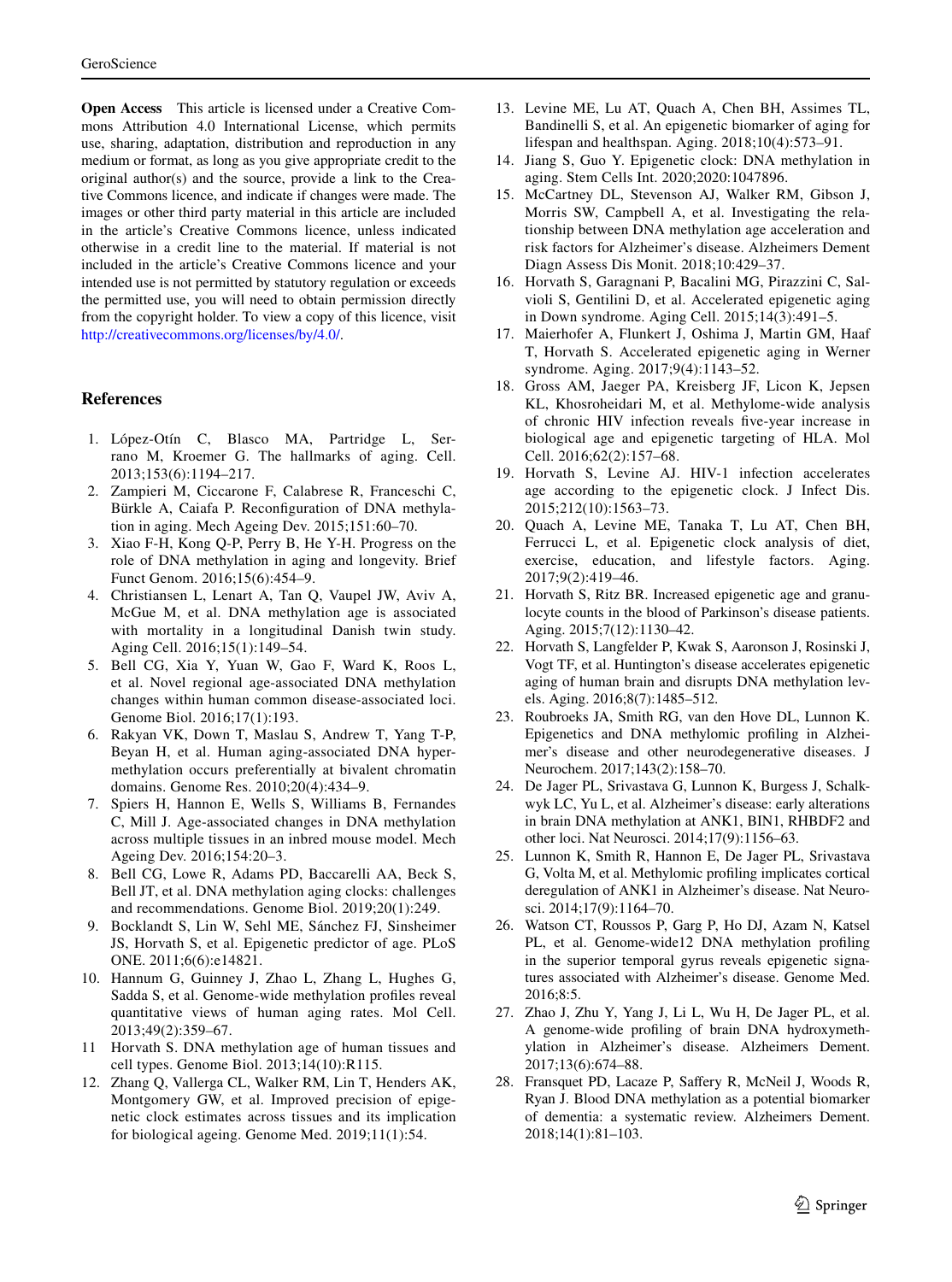- <span id="page-17-0"></span>29. Levine ME, Lu AT, Bennett DA, Horvath S. Epigenetic age of the pre-frontal cortex is associated with neuritic plaques, amyloid load, and Alzheimer's disease related cognitive functioning. Aging. 2015;7(12):1198–211.
- <span id="page-17-1"></span>30. Starnawska A, Tan Q, Lenart A, McGue M, Mors O, Børglum AD, et al. Blood DNA methylation age is not associated with cognitive functioning in middle-aged monozygotic twins. Neurobiol Aging. 2017;50:60–3.
- <span id="page-17-2"></span>31. Belsky DW, Moftt TE, Cohen AA, Corcoran DL, Levine ME, Prinz JA, et al. Eleven telomere, epigenetic clock, and biomarker-composite quantifcations of biological aging: do they measure the same thing? Am J Epidemiol. 2018;187(6):1220–30.
- <span id="page-17-3"></span>32. Ellis KA, Bush AI, Darby D, De Fazio D, Foster J, Hudson P, et al. The Australian Imaging, Biomarkers and Lifestyle (AIBL) study of aging: methodology and baseline characteristics of 1112 individuals recruited for a longitudinal study of Alzheimer's disease. Int Psychogeriatr. 2009;21(4):672–87.
- <span id="page-17-4"></span>33. Fowler C, Rainey-Smith SR, Bird S, Bomke J, Bourgeat P, Brown BM, et al. Fifteen years of the Australian Imaging, Biomarkers and Lifestyle (AIBL) Study: progress and observations from 2,359 older adults spanning the spectrum from cognitive normality to Alzheimer's disease. J Alzheimers Dis Rep. 2021;5:443–68.
- <span id="page-17-5"></span>34. Mueller SG, Weiner MW, Thal LJ, Petersen RC, Jack C, Jagust W, et al. The Alzheimer's disease neuroimaging initiative. Neuroimaging Clin N Am. 2005;15(4):869–xii.
- <span id="page-17-6"></span>35. Bourgeat P, Villemagne VL, Dore V, Brown B, Macaulay SL, Martins R, et al. Comparison of MR-less PiB SUVR quantifcation methods. Neurobiol Aging. 2015;36(Suppl 1):S159-66.
- <span id="page-17-7"></span>36. Bourgeat P, Doré V, Fripp J, Ames D, Masters CL, Salvado O, et al. Implementing the centiloid transformation for 11C-PiB and β-amyloid 18F-PET tracers using CapA-IBL. Neuroimage. 2018;183:387–93.
- <span id="page-17-8"></span>37. Su Y, Flores S, Hornbeck RC, Speidel B, Vlassenko AG, Gordon BA, et al. Utilizing the Centiloid scale in crosssectional and longitudinal PiB PET studies. Neuro Image Clin. 2018;19:406–16.
- <span id="page-17-9"></span>38. Donohue MC, Sperling RA, Salmon DP, Rentz DM, Raman R, Thomas RG, et al. The preclinical Alzheimer cognitive composite: measuring amyloid-related decline. JAMA Neurol. 2014;71(8):961–70.
- <span id="page-17-10"></span>39. Insel PS, Weiner M, Mackin RS, Mormino E, Lim YY, Stomrud E, et al. Determining clinically meaningful decline in preclinical Alzheimer disease. Neurology. 2019;93(4):e322.
- <span id="page-17-11"></span>40. Porter T, Villemagne VL, Savage G, Milicic L, Ying Lim Y, Maruf P, et al. Cognitive gene risk profle for the prediction of cognitive decline in presymptomatic Alzheimer's disease. Pers Med Psych. 2018;7–8:14–20.
- <span id="page-17-12"></span>41. Petersen RC, Aisen PS, Beckett LA, Donohue MC, Gamst AC, Harvey DJ, et al. Alzheimer's Disease Neuroimaging Initiative (ADNI). Neurology. 2010;74(3):201.
- <span id="page-17-13"></span>42. Nabais MF, Laws SM, Lin T, Vallerga CL, Armstrong NJ, Blair IP, et al. Meta-analysis of genome-wide DNA methylation identifes shared associations across neurodegenerative disorders. Genome Biol. 2021;22(1):90.
- <span id="page-17-14"></span>43. Min JL, Hemani G, Davey Smith G, Relton C, Suderman M. Meffil: efficient normalization and analysis of very large DNA methylation datasets. Bioinformatics. 2018;34(23):3983–9.
- <span id="page-17-15"></span>44. Chen BH, Marioni RE, Colicino E, Peters MJ, Ward-Caviness CK, Tsai P-C, et al. DNA methylation-based measures of biological age: meta-analysis predicting time to death. Aging. 2016;8(9):1844–65.
- <span id="page-17-16"></span>45. Declerck K, Vanden BW. Back to the future: epigenetic clock plasticity towards healthy aging. Mech Ageing Dev. 2018;174:18–29.
- <span id="page-17-17"></span>46. Benjamini Y, Hochberg Y. Controlling the false discovery rate: a practical and powerful approach to multiple testing. J Roy Stat Soc: Ser B (Methodol). 1995;57(1):289–300.
- <span id="page-17-18"></span>47. Lee KWK, Pausova Z. Cigarette smoking and DNA methylation. Front Genet. 2013;4:132.
- <span id="page-17-19"></span>48 Akaike H. A new look at the statistical model identifcation. In: Parzen E, Tanabe K, Kitagawa G, editors. Selected Papers of Hirotugu Akaike. New York: Springer New York; 1998. p. 215–22.
- <span id="page-17-20"></span>49. Degerman S, Josefsson M, Nordin Adolfsson A, Wennstedt S, Landfors M, Haider Z, et al. Maintained memory in aging is associated with young epigenetic age. Neurobiol Aging. 2017;55:167–71.
- <span id="page-17-21"></span>50. Vaccarino V, Huang M, Wang Z, Hui Q, Shah AJ, Goldberg J, et al. Epigenetic age acceleration and cognitive decline: a twin study. J Gerontol A Biol Sci Med Sci. 2021;76(10):1854–63.
- <span id="page-17-22"></span>51. Horvath S, Gurven M, Levine ME, Trumble BC, Kaplan H, Allayee H, et al. An epigenetic clock analysis of race/ethnicity, sex, and coronary heart disease. Genome Biol. 2016;17(1):171.
- <span id="page-17-23"></span>52. Beydoun MA, Shaked D, Tajuddin SM, Weiss J, Evans MK, Zonderman AB. Accelerated epigenetic age and cognitive decline among urban-dwelling adults. Neurology. 2020;94(6):e613–25.
- <span id="page-17-24"></span>53. Marioni RE, Shah S, McRae AF, Ritchie SJ, Muniz-Terrera G, Harris SE, et al. The epigenetic clock is correlated with physical and cognitive ftness in the Lothian Birth Cohort 1936. Int J Epidemiol. 2015;44(4):1388–96.
- <span id="page-17-25"></span>54. Hodgson K, Carless MA, Kulkarni H, Curran JE, Sprooten E, Knowles EE, et al. Epigenetic age acceleration assessed with human white-matter images. J Neurosci. 2017;37(18):4735–43.
- <span id="page-17-26"></span>55 Hillary RF, Stevenson AJ, Cox SR, McCartney DL, Harris SE, Seeboth A, et al. An epigenetic predictor of death captures multi-modal measures of brain health. Mol Psychiatry. 2021;26(8):3806–16.
- <span id="page-17-27"></span>56. Chouliaras L, Pishva E, Haapakoski R, Zsoldos E, Mahmood A, Filippini N, et al. Peripheral DNA methylation, cognitive decline and brain aging: pilot fndings from the Whitehall II imaging study. Epigenomics. 2018;10(5):585–95.
- <span id="page-17-28"></span>57. Mak E, Gabel S, Mirette H, Su L, Williams GB, Waldman A, et al. Structural neuroimaging in preclinical dementia: from microstructural deficits and grey matter atrophy to macroscale connectomic changes. Ageing Res Rev. 2017;35:250–64.
- <span id="page-17-29"></span>58. Fransquet PD, Ryan J. The current status of blood epigenetic biomarkers for dementia. Crit Rev Clin Lab Sci. 2019;56(7):435–57.